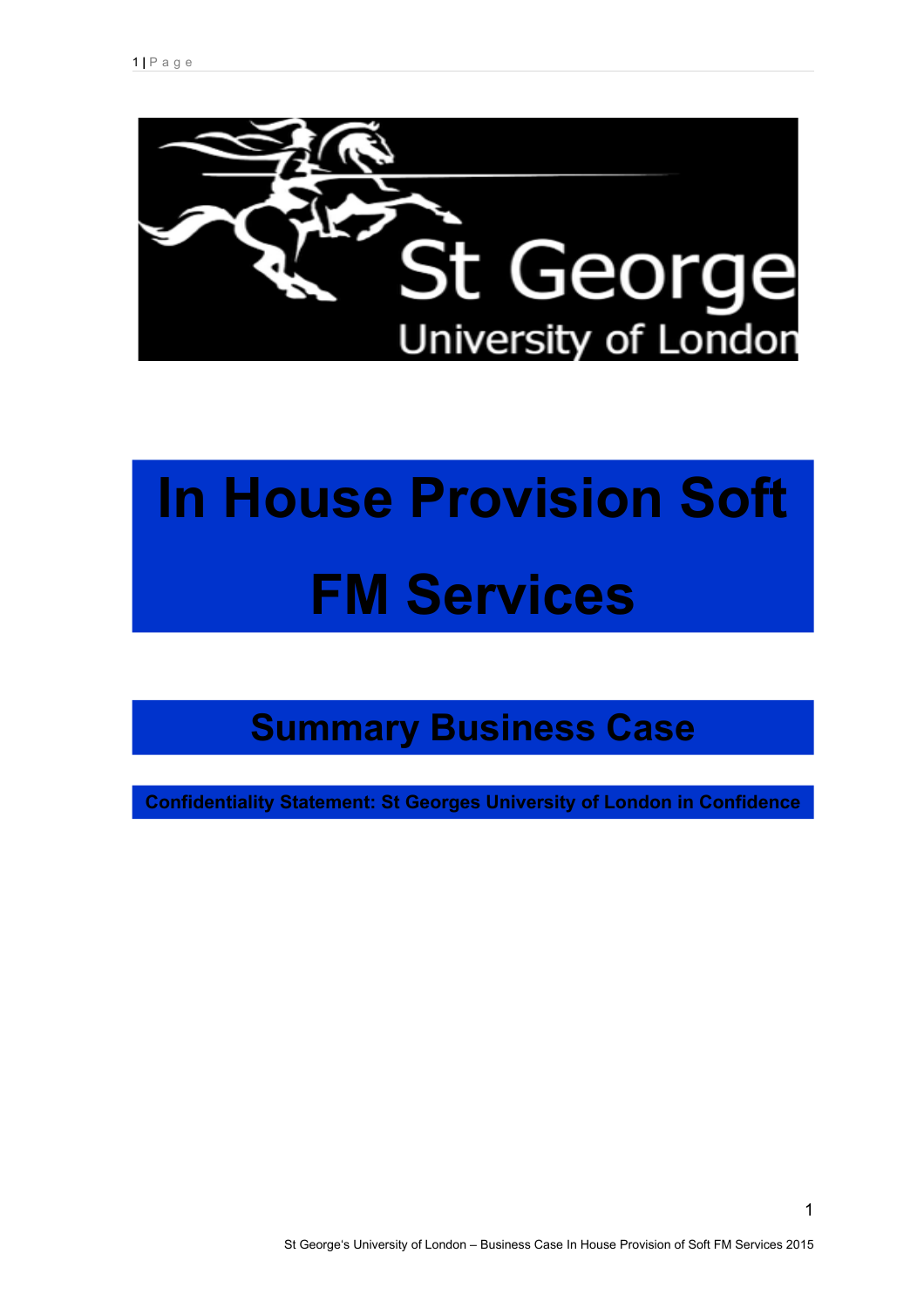# *DOCUMENT CONTROL*

| <b>General documentation information</b>                                                            |                   |                                       |                                                              |                                         |                       |  |
|-----------------------------------------------------------------------------------------------------|-------------------|---------------------------------------|--------------------------------------------------------------|-----------------------------------------|-----------------------|--|
| Document title:                                                                                     |                   |                                       | <b>Business Case for In House Provision Soft FM Services</b> |                                         |                       |  |
| Business case type:                                                                                 |                   |                                       | <b>Summary Business Case</b>                                 |                                         |                       |  |
| Author:                                                                                             |                   |                                       | <b>Emma Brookes - Assistant Director of Facilities</b>       |                                         |                       |  |
| Date:                                                                                               |                   |                                       | <b>Nov 2015</b>                                              |                                         |                       |  |
| <b>Version control</b>                                                                              |                   |                                       |                                                              |                                         |                       |  |
| <b>Date</b>                                                                                         |                   | <b>Version</b>                        | <b>Editor</b>                                                | <b>Description/Reason for</b><br>change |                       |  |
| 2015.09.07                                                                                          | 1.0               |                                       | <b>E</b> Brookes                                             |                                         | <b>Final Document</b> |  |
|                                                                                                     |                   |                                       |                                                              |                                         |                       |  |
|                                                                                                     |                   |                                       |                                                              |                                         |                       |  |
| <b>Distribution/Approval list</b>                                                                   |                   |                                       |                                                              |                                         |                       |  |
| <b>Formal reviewers</b>                                                                             |                   |                                       | <b>Role and review responsibility</b>                        |                                         | <b>Signature</b>      |  |
| <b>Eric Munro</b>                                                                                   | <b>Facilities</b> |                                       | Joint Director of Estates and                                |                                         |                       |  |
| <b>Sign-off reviewer</b>                                                                            |                   | <b>Role and review responsibility</b> |                                                              |                                         | <b>Signature</b>      |  |
| St George's<br><b>University Senior</b><br><b>Management Council</b>                                |                   |                                       |                                                              |                                         |                       |  |
| <b>Related products/information</b>                                                                 |                   |                                       |                                                              |                                         |                       |  |
| <b>Title</b>                                                                                        |                   |                                       |                                                              |                                         |                       |  |
| Name of Document St George's University of London - In House Provision - Soft FM<br><b>Services</b> |                   |                                       |                                                              |                                         |                       |  |

**Document Ownership**

This document is owned by the Facilities Department at St George's University of London.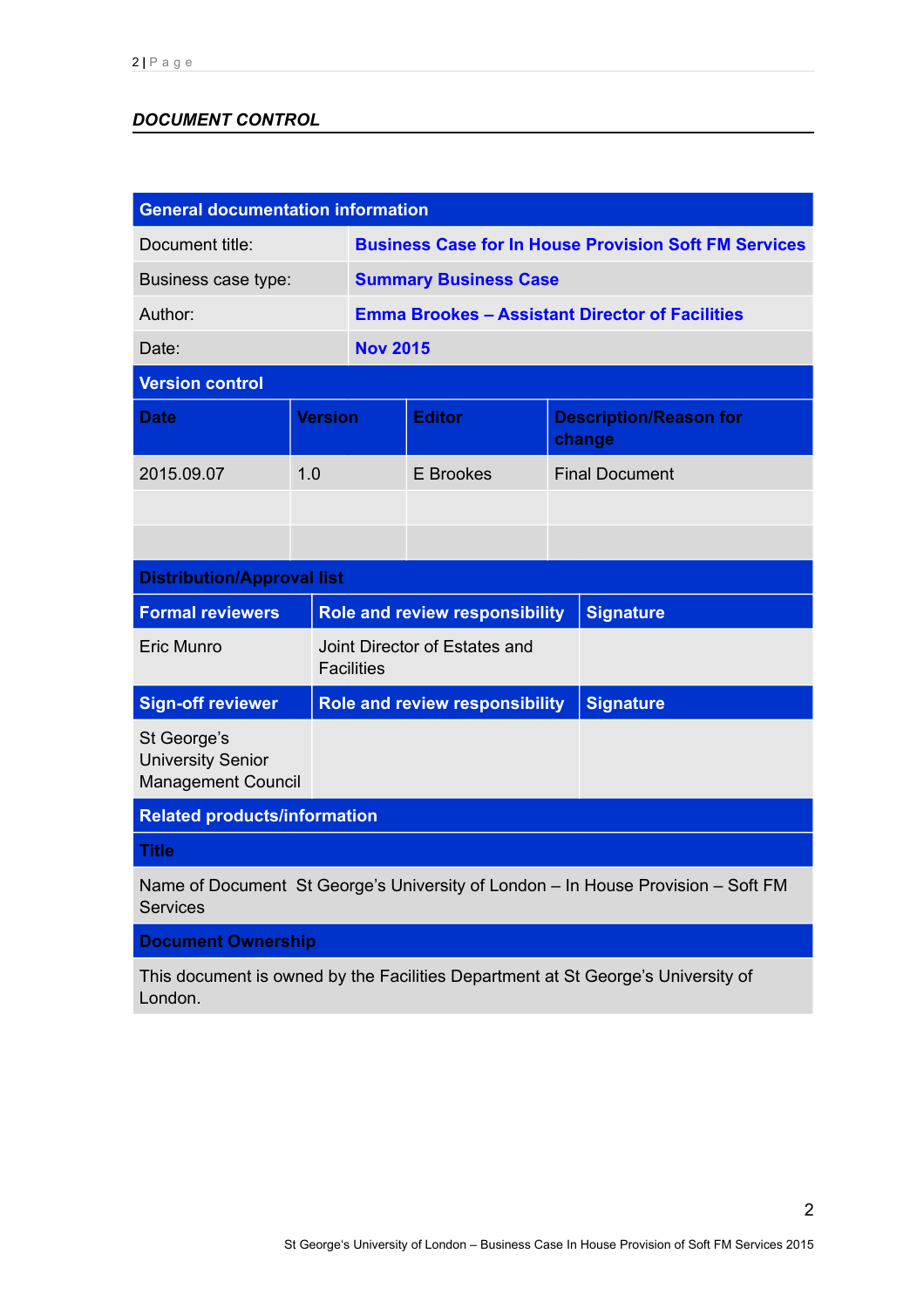# **TABLE OF CONTENTS**

|    | <b>Document Control</b>             |                                                                                                                                                                | $\mathbf{2}$                                               |
|----|-------------------------------------|----------------------------------------------------------------------------------------------------------------------------------------------------------------|------------------------------------------------------------|
| 1. | <b>Introduction</b><br>1.1.<br>1.2. | Business case details<br>Summary                                                                                                                               | 1<br>1<br>$\mathbf 1$                                      |
| 2. | <b>Strategic fit</b><br>2.4.        | 2.1. Business need<br>2.2. Objectives and outcomes<br>2.3. Scope<br>Key benefits and measures                                                                  | $\mathbf{2}$<br>$\overline{2}$<br>3<br>$\overline{4}$<br>4 |
| 3. | 3.2.                                | <b>Delivery options</b><br>3.1. Option analysis and associated benefits<br>Rationale for selection of proposed option                                          | 5<br>5<br>8                                                |
| 4. |                                     | <b>Costs and benefit assessment</b><br>4.1. IM&T requirements<br>4.2. Capital costs<br>4.3. Payback period<br>4.4. Financial summary<br>4.5. Funding provision | 9<br>$\boldsymbol{9}$<br>9<br>10<br>10<br>10 <sup>°</sup>  |
| 5. | 5.1.<br>5.2.<br>6.3                 | <b>Outline programme definition</b><br>Key milestones<br>Dependencies, assumptions and key interfaces<br>Project roles and responsibilities                    | 11<br>12 <sub>2</sub><br>14<br>18                          |

3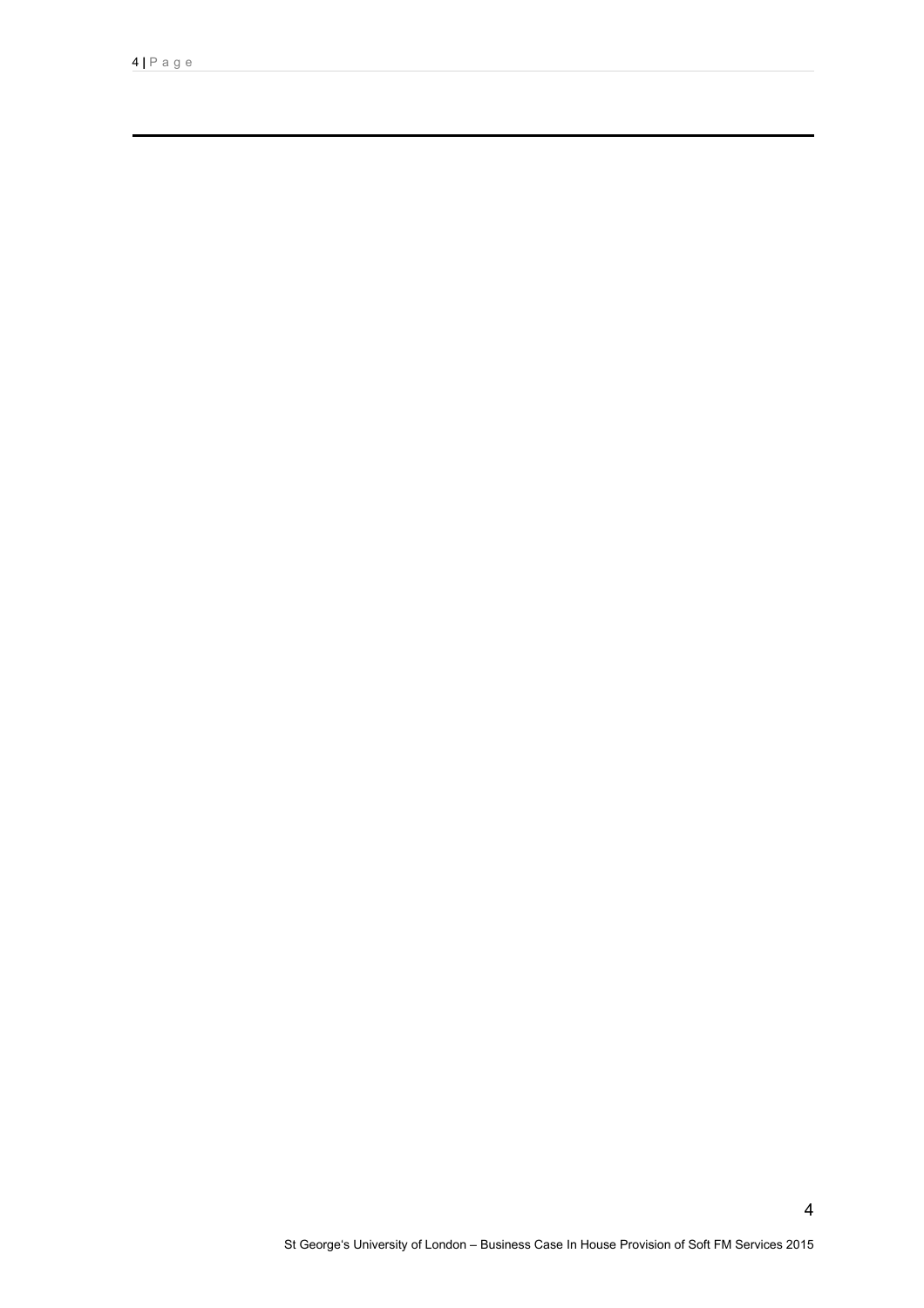#### *1. INTRODUCTION*

# **1.1. BUSINESS CASE DETAILS**

| <b>Business Case Details</b>  |                                                   |  |  |
|-------------------------------|---------------------------------------------------|--|--|
| Title:                        | <b>In House Provision Soft FM Services</b>        |  |  |
| Workstream:                   | Improving efficiency of central services          |  |  |
| Sponsor:                      | Eric Munro                                        |  |  |
| Project/Programme<br>Manager: | Emma Brookes                                      |  |  |
| Approval sought from:         | St George's University of London Operations Board |  |  |

#### **1.2. SUMMARY**

St George's University of London Operations Board<br>
UMMARY<br>
IS sought for the move to an in house provision for the University's<br>
it is anticipated that, following one of capital costs for equipment and<br>
It is anticipated t Approval is sought for the move to an in house provision for the University's Soft FM Services. It is anticipated that, following one off capital costs for equipment and uniform, the University will be able to reduce the costs of its Soft FM services by approximately £200K per annum from November 2016.

The Facilities Team currently provides the following services:

- Cleaning Out sourced
- Site Services (Post, Portering and R&D) In House
- Site Security & Car Parking Out Sourced
- Grounds & Gardens Out sourced
- Waste Outsourced
- Pest Control Outsourced
- Window Cleaning Outsourced<br>• Peception Services In house
- Reception Services In house
- Helpdesk Outsourced

The total in-house service would have an estimated value of circa £1.27m per annum compared to the current level of £1.55m.

The department is confident that following the development of this business case there is sufficient knowledge and expertise within the current team to mobilise an in house service.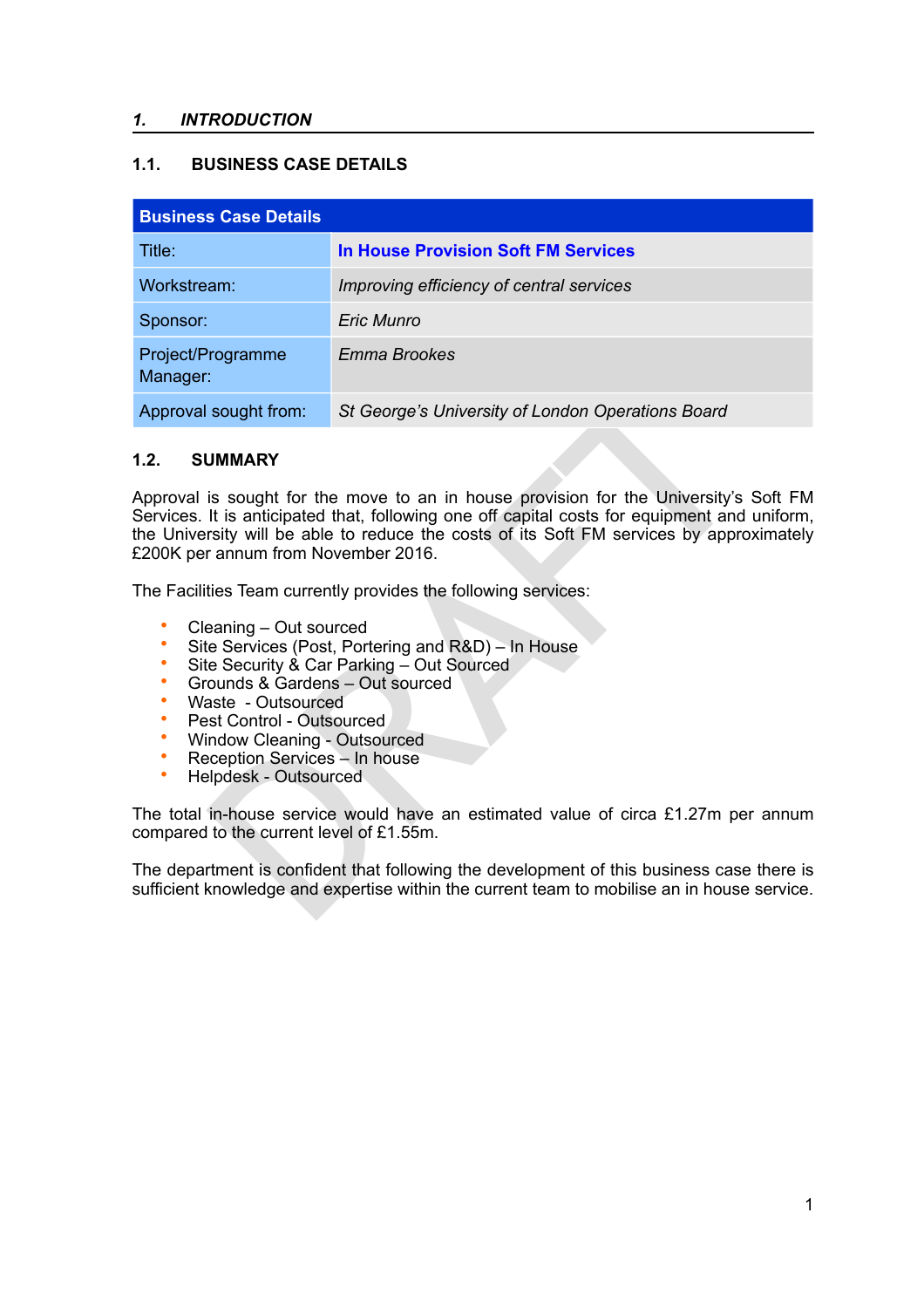#### *2. STRATEGIC FIT*

#### **2.1. BUSINESS NEED**

#### **2.1.1. What is St George's University of London's need (strategic drivers) for this programme?**

#### • **What are the current organisational problems that need to be addressed?**

unications with the unions and a petition raised to increase this to total<br>and conditions including sickness and annual leave entitlements, both<br>have a significant impact on the contract price. SGUL currently uses<br>o calcul The current services are provided by Ocean and CIS for Domestic and Security services. At the beginning of 2015 it was agreed that we would uplift the cost of the contract with Ocean to reflect the London Living Wage (LLW). This has increased the contract value significantly. There has subsequently in the last month been communications with the unions and a petition raised to increase this to total parity of terms and conditions including sickness and annual leave entitlements, both of which would have a significant impact on the contract price. SGUL currently uses a rate of 29% to calculate it's on costs but this does not include sickness or annual leave cover, however as there would already be some on costs included in the contract it would be reasonable to think that any contract uplift would be in the region of 25%.

The current specification is not being met by the providers in relation to the domestic contract which presents a risk to the organisation and the current standards are being closely monitored by the current management team.

Although the service we are provided through CIS for security is now of a good standard, this comes with a high cost for the service provision due to management fees and inclusion in the LLW and now needs to be looked at under the Financial Improvements Programme.

#### • **What is the impact of these problems on patients/staff/services etc?**

The impact of the current issues presents a reputational risk to the organisation as complaints from students, staff and patients can have a detrimental impact on how our services are seen. There is also a financial risk that the department will carry a cost pressure due to increased costs for the contracts and therefore be unlikely to meet any cost improvement programs set out for the future.

#### • **Is there any quantitative evidence to demonstrate this?**

Under the governance of the SLA's put into the helpdesk when the Ocean contract was put into place, Ocean fails to meet the required timing schedules in response to calls logged; many calls are outstanding and need to be chased daily for an update on completion. We have also encountered complaints from customers where calls have<br>2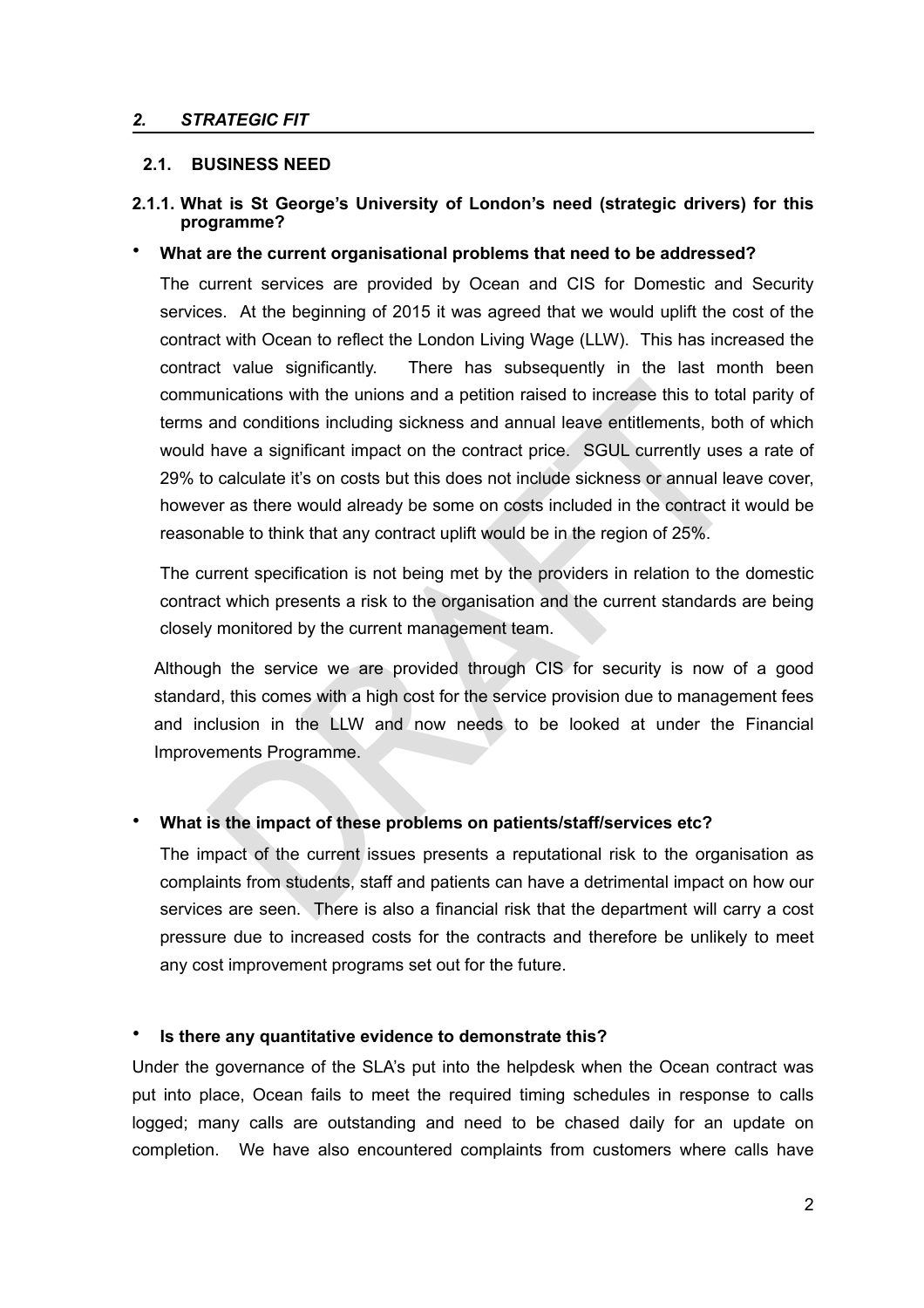been closed down directly by Ocean stating they have been completed, when they have not been started.

In the last 12 months we have received 57 complaints in all areas of the contract with regards to cleaning and waste removal.

For November 2015 we have 91 calls that remain overdue, with no advice from Ocean as to why jobs have not been completed.

Audits, 2 spot check audits have been carried out since July 2015 to present to look at the quality of cleaning against the cleaning specification and the national standards of cleanliness. The scores of these audits ranged from 16-47%.

# **2.1.2. Why are we doing this?**

is. The scores of these audits ranged from 16-47%.<br>
Solve are we doing this?<br>
Solve are assumed that an in-house service will be based on a similar<br>
did that service changes will be made to mirror the University's strateg It has been assumed that an in-house service will be based on a similar level of specification to the level of service currently received by the University, although it is recognised that service changes will be made to mirror the University's strategic service direction wherever possible. It is the desire of the Facilities Department to increase the governance of the service by introducing an adapted version of the National Standards of Cleanliness 2007 and PAS:5748 as well and including tried and tested auditing methods to include, but not limited to: Computerised handheld monitoring system, ATP testing and UV light technology. Based on the University's current service provision and expenditure, it is anticipated that savings of approximately £200K can be anticipated, based on the use of improved cleaning equipment and technologies that are available to us. The exact level of savings that can be achieved will be mainly dictated by the specification.

It is anticipated that at the start of the contract the savings will be in the region of £160K but following a period of service redesign the saving will rise to £200k. There will be further savings in the region of £50k per annum following the inclusion of the security services to the in-house team from December 2016.

It is further anticipated that the service would be more flexible to the needs of the service and will have the ability to flex and change throughout the year as the demographic of service users change dependant on the time of year.

# **2.2. OBJECTIVES AND OUTCOMES**

The three main programme objectives are

**Service-user focus**: To provide the opportunity to re-evaluate the service model to one more suited to meeting the needs of the service-user.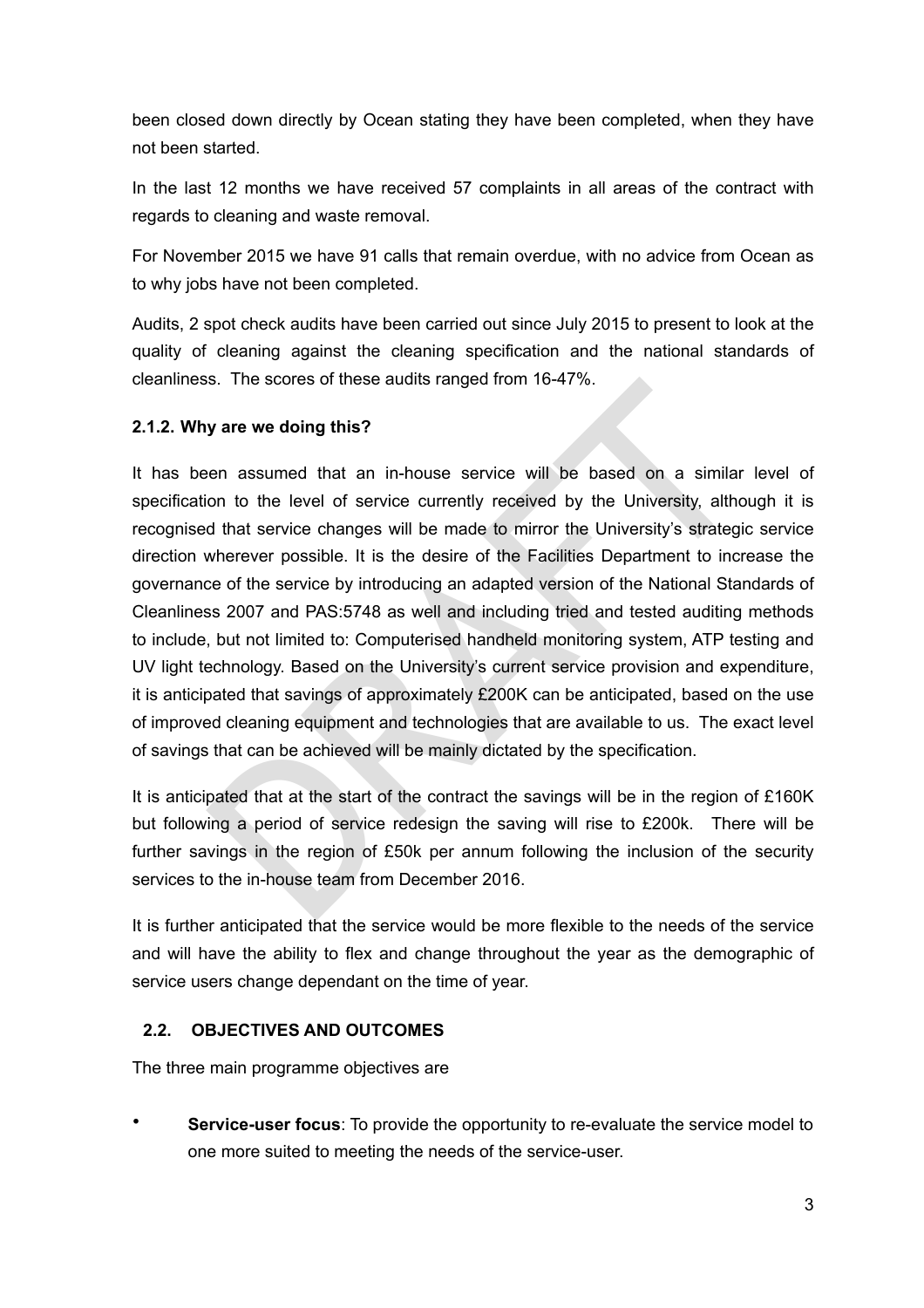- **Future proofing**: To deliver flexibility for future requirements, providing a greater degree of control.
- **Financial control**: To achieve savings from April 2016 onwards, and to establish the context in which savings could be made in subsequent years.

The overall outcome sought is to provide a best value security and domestic service to SGUL's users. Prior to the scheme being mobilised there will be publicity campaigns throughout SGUL, promoting the change. In April 2016, when the in-house provision would be scheduled to commence, service users will experience the change, and will be able to provide direct feedback as to the efficacy of the programme. Through regular meetings with users of SGUL, the outcome can be assessed.

# **2.3. SCOPE**

- Cleaning
- Site Services (Post, Portering and R&D)
- Site Security & Car Parking
- Grounds & Gardens
- Waste
- Reception Services
- Helpdesk

# **2.4. KEY BENEFITS AND MEASURES**

| meetings with users of SGUL, the outcome can be assessed.                                                                                                      |                                                                          |                                                           |  |  |
|----------------------------------------------------------------------------------------------------------------------------------------------------------------|--------------------------------------------------------------------------|-----------------------------------------------------------|--|--|
| 2.3.                                                                                                                                                           | <b>SCOPE</b>                                                             |                                                           |  |  |
|                                                                                                                                                                | All Soft FM Services for the University;                                 |                                                           |  |  |
| Cleaning<br>Site Services (Post, Portering and R&D)<br>Site Security & Car Parking<br>Grounds & Gardens<br>Waste<br>۰<br><b>Reception Services</b><br>Helpdesk |                                                                          |                                                           |  |  |
| <b>KEY BENEFITS AND MEASURES</b><br>2.4.                                                                                                                       |                                                                          |                                                           |  |  |
|                                                                                                                                                                |                                                                          |                                                           |  |  |
| <b>Benefit</b>                                                                                                                                                 |                                                                          | How will this be measured?                                |  |  |
|                                                                                                                                                                | <b>Improved Cleanliness Scores</b>                                       | <b>Electronic Auditing</b>                                |  |  |
|                                                                                                                                                                | <b>Improved Service Provision</b>                                        | <b>Reduction in Complaints</b>                            |  |  |
|                                                                                                                                                                | Improved Joint working with SGHFT                                        | Site wide services for some areas                         |  |  |
|                                                                                                                                                                | <b>Reduction in costs</b>                                                | <b>Financial Accounts</b>                                 |  |  |
|                                                                                                                                                                | A more responsive / flexible service                                     | Help desk reports                                         |  |  |
|                                                                                                                                                                | Ability to monitor service more effectively<br>through direct management | PDR's, training records, help desk reports<br>and audits. |  |  |
|                                                                                                                                                                | Improved HR benefits for New Staff                                       | Reduced instances of TU involvement                       |  |  |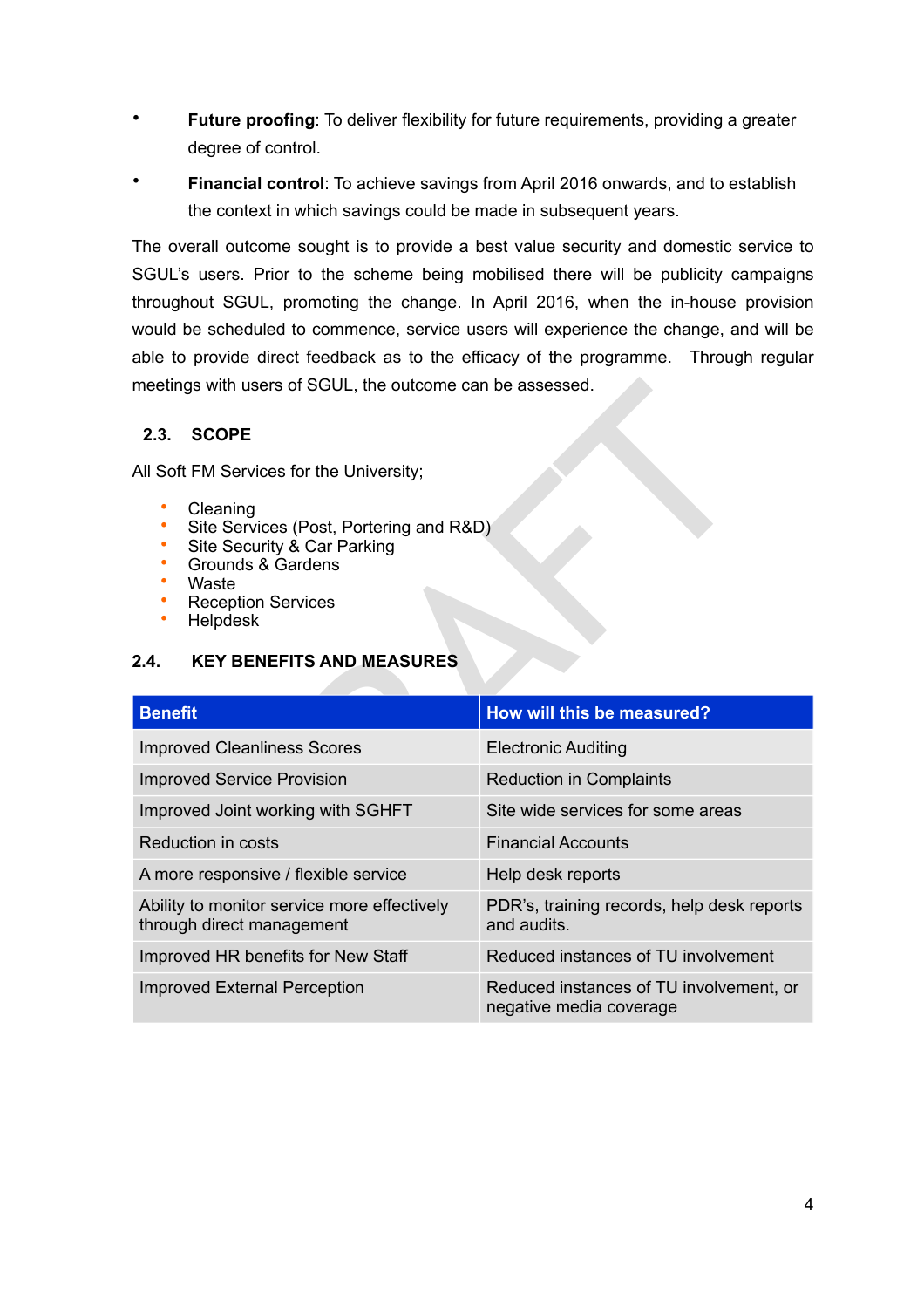# *3. DELIVERY OPTIONS*

# **3.1. OPTION ANALYSIS AND ASSOCIATED BENEFITS**

| <b>Option 1 - Do Nothing</b> |                                                                                                                                                                                                                                                    |
|------------------------------|----------------------------------------------------------------------------------------------------------------------------------------------------------------------------------------------------------------------------------------------------|
| Description                  | Extend the current contracts which have been in place since<br>$\bullet$<br>CIS, 5 December 2011 and Ocean, 2                                                                                                                                      |
| <b>Benefits</b>              | <b>None</b><br>$\bullet$                                                                                                                                                                                                                           |
| Advantages                   | There is little or no work involved in this option.                                                                                                                                                                                                |
| <b>Disadvantages</b>         | There is a potential for the Organisation to be challenged on the<br>basis that we have not allowed other companies to bid for the<br>work.<br>Cost for the service will increase with no benefits to the service.<br>$\bullet$                    |
| <b>Assumptions</b>           | The additional costs for the service will be approximately 25% in<br>addition to the current £808,000.00 for Ocean and £446,216.50<br>for the CIS Contract (excluding the library service, under separate<br>contract direct to Library).          |
| <b>Risks</b>                 | The Organisation will be open to challenge from extending the<br>contract.<br>There will be a cost pressure to the organisation from the<br>increase in costs.<br>Loss of reputation for the organisation due to poor standards<br>of cleanliness. |
|                              |                                                                                                                                                                                                                                                    |
| <b>Option 2 - Do Minimum</b> |                                                                                                                                                                                                                                                    |
| Description                  | Go out to tender for new contracts based on the parity of terms<br>and conditions and using a similar specification to the current one.                                                                                                            |

| <b>Option 2 - Do Minimum</b> |                                                                                                                                         |  |  |
|------------------------------|-----------------------------------------------------------------------------------------------------------------------------------------|--|--|
| <b>Description</b>           | Go out to tender for new contracts based on the parity of terms<br>and conditions and using a similar specification to the current one. |  |  |
| <b>Benefits</b>              | <b>None</b>                                                                                                                             |  |  |
| Advantages                   | The services and staff remain the responsibility of the contractor<br>$\bullet$                                                         |  |  |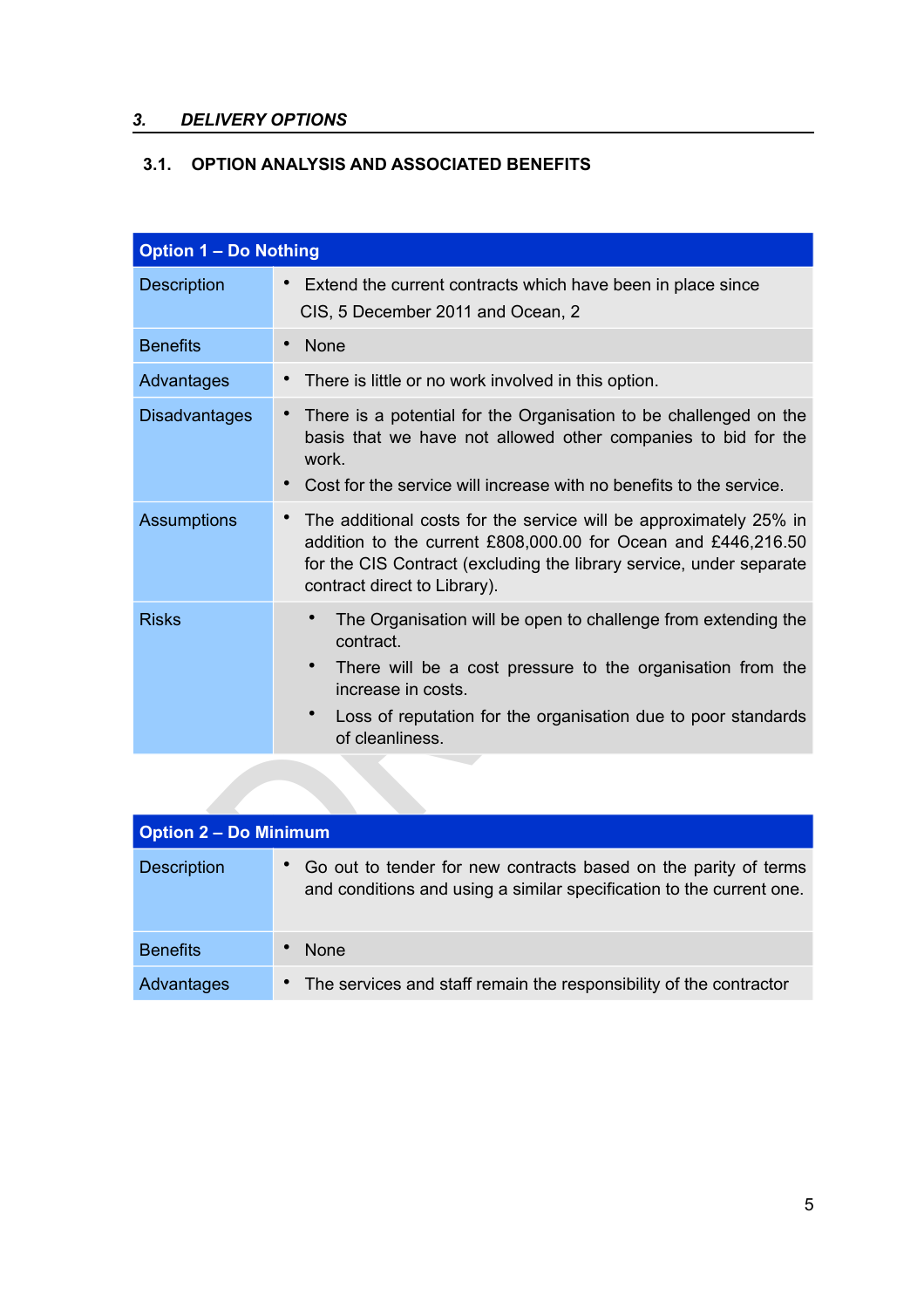| <b>Option 2 - Do Minimum</b> |                                                                                                                                                                                                                                                                                                                                                                                                                                                                                             |  |  |
|------------------------------|---------------------------------------------------------------------------------------------------------------------------------------------------------------------------------------------------------------------------------------------------------------------------------------------------------------------------------------------------------------------------------------------------------------------------------------------------------------------------------------------|--|--|
| <b>Disadvantages</b>         | Costs for the contract will significantly increase with minimum<br>benefit to the service.<br>There is a significant workload involved in preparing the ITT ready<br>for companies and it would be unlikely to be possible to have a<br>new contract in place for 1<br>More work is required to ensure that we look at all options with<br>regards to security services and how these might be better tied in<br>with SGHT services to realise potential savings for both<br>organisations. |  |  |
| <b>Assumptions</b>           | • The contract would be procured through and framework.                                                                                                                                                                                                                                                                                                                                                                                                                                     |  |  |
| <b>Risks</b>                 | Delay in the provision of a new contract.<br>Management hours required to pull together ITT may impact day<br>to day operations.<br>Staff may be required to TUPE to a new provider causing stress<br>and concern.<br>Mobilisation period may be difficult to manage.                                                                                                                                                                                                                       |  |  |

| Assumptions                  | The contract would be procured through and framework.                                                                                                                                                                                                                                                                                                                                                                                                                                       |  |  |  |  |
|------------------------------|---------------------------------------------------------------------------------------------------------------------------------------------------------------------------------------------------------------------------------------------------------------------------------------------------------------------------------------------------------------------------------------------------------------------------------------------------------------------------------------------|--|--|--|--|
| <b>Risks</b>                 | Delay in the provision of a new contract.<br>Management hours required to pull together ITT may impact day<br>to day operations.<br>Staff may be required to TUPE to a new provider causing stress<br>and concern.<br>Mobilisation period may be difficult to manage.                                                                                                                                                                                                                       |  |  |  |  |
|                              |                                                                                                                                                                                                                                                                                                                                                                                                                                                                                             |  |  |  |  |
| <b>Option 3 - Do Maximum</b> |                                                                                                                                                                                                                                                                                                                                                                                                                                                                                             |  |  |  |  |
| Description                  | Go out to tender for a new contract with parity on terms and<br>conditions and including a revised specification to provide cleaning<br>services under the National Standards of Cleanliness (2007)<br>(NSoC) and PAS:5748.                                                                                                                                                                                                                                                                 |  |  |  |  |
| <b>Benefits</b>              | A better standard of cleaning to the organisation.                                                                                                                                                                                                                                                                                                                                                                                                                                          |  |  |  |  |
| Advantages                   | The services and staff will remain the responsibility of the<br>$\bullet$<br>contractor.<br>Improved KPI's as part of the new contract.                                                                                                                                                                                                                                                                                                                                                     |  |  |  |  |
| <b>Disadvantages</b>         | Costs for the contract will increase significantly with minimum<br>benefit to the service.<br>There is a significant workload involved in preparing the ITT ready<br>for companies and it would be unlikely to be possible to have a<br>new contract in place for 1<br>More work is required to ensure that we look at all options with<br>regards to security services and how these might be better tied in<br>with SGHT services to realise potential savings for both<br>organisations. |  |  |  |  |
| <b>Assumptions</b>           | The contract would be procured through a framework.<br>$\bullet$                                                                                                                                                                                                                                                                                                                                                                                                                            |  |  |  |  |
|                              |                                                                                                                                                                                                                                                                                                                                                                                                                                                                                             |  |  |  |  |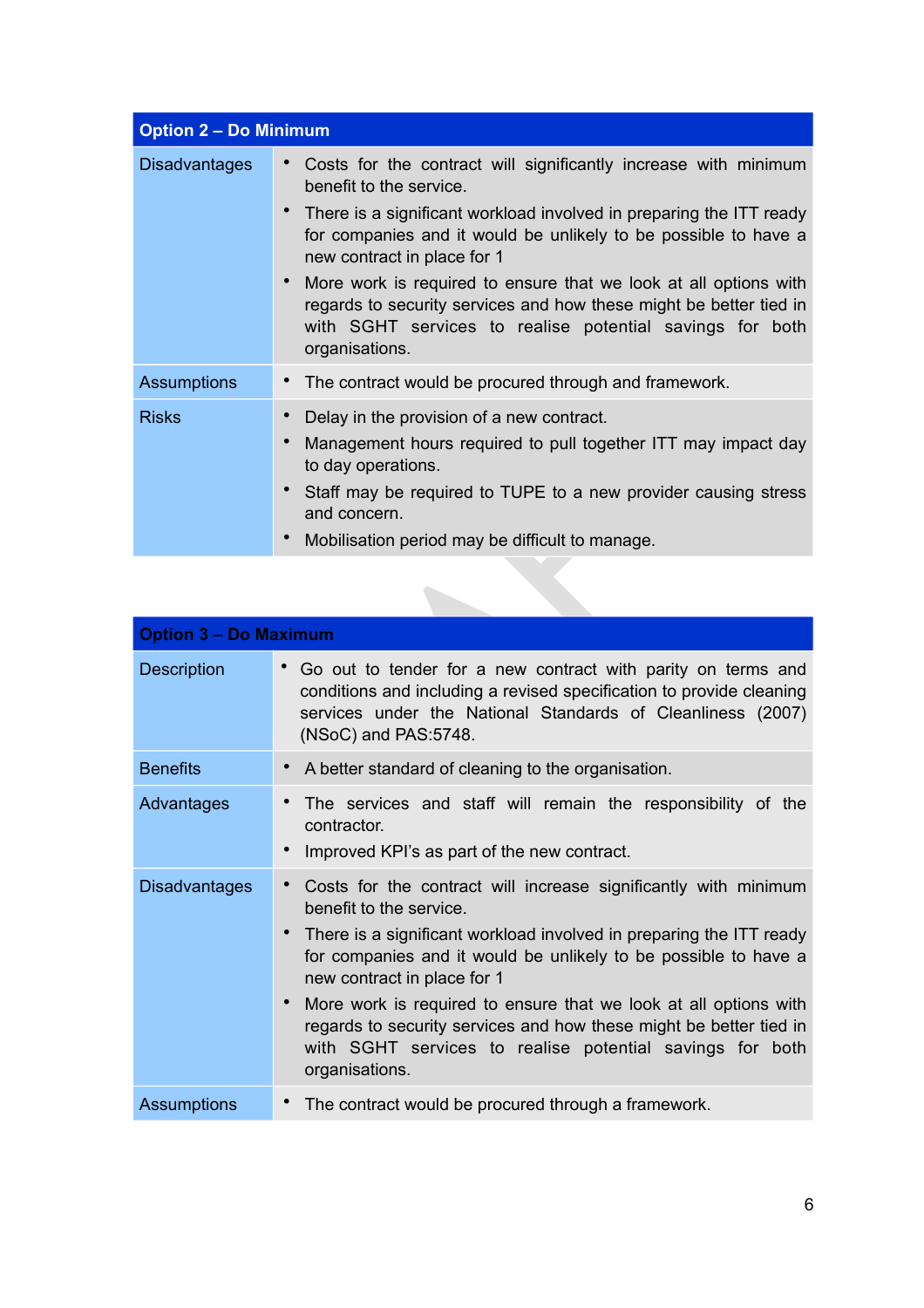| <b>Option 3 – Do Maximum</b> |                                                                                                                                                                                                                                                                         |  |  |
|------------------------------|-------------------------------------------------------------------------------------------------------------------------------------------------------------------------------------------------------------------------------------------------------------------------|--|--|
| <b>Risks</b>                 | Delay in the provision of a new contract.<br>Management hours required to pull together ITT may impact day<br>to day operations.<br>• Staff may be required to TUPE to a new provider causing stress<br>and concern.<br>Mobilisation period may be difficult to manage. |  |  |

|                      | <b>Option 4 - In House Provision Soft FM</b>                                                                                                                                                                                                                                                                                                                             |
|----------------------|--------------------------------------------------------------------------------------------------------------------------------------------------------------------------------------------------------------------------------------------------------------------------------------------------------------------------------------------------------------------------|
| <b>Description</b>   | • To TUPE all staff back in-house for the domestic services and<br>extend the security contract for a period of 1 year until December<br>2016 with a view to an in-house provision from this time and to<br>allow further work with the Trust to join up services and realise<br>potential savings.                                                                      |
| <b>Benefits</b>      | Full control of services which will allow for more flexibility to meet<br>the needs of the Organisation.<br>Reduction in costs<br>$\bullet$<br>No VAT to pay on the contracts.<br>$\bullet$                                                                                                                                                                              |
| Advantages           | The specification can be a living document with the ability to flex<br>the services as required.<br>The ability to support the Trust if required without the need for<br>$\bullet$<br>additional costs to the University.<br>Improved and sustainable cleaning techniques.<br>$\bullet$<br>Improved Governance across the service via the use of auditing<br>technology. |
| <b>Disadvantages</b> | • Staff will be the responsibility of SGUL and will need to be paid<br>and managed via SGUL.<br>Increased Management and HR required in supporting the<br>service.                                                                                                                                                                                                       |
| <b>Assumptions</b>   | * 28.5 WTE's will TUPE to SGUL on 1<br>18.78 WTE's will TUPE to SGUL on 1<br>$\bullet$                                                                                                                                                                                                                                                                                   |
| <b>Risks</b>         | Increase in sickness levels<br>$\bullet$<br>Right to work and recruitment issues could impact services.                                                                                                                                                                                                                                                                  |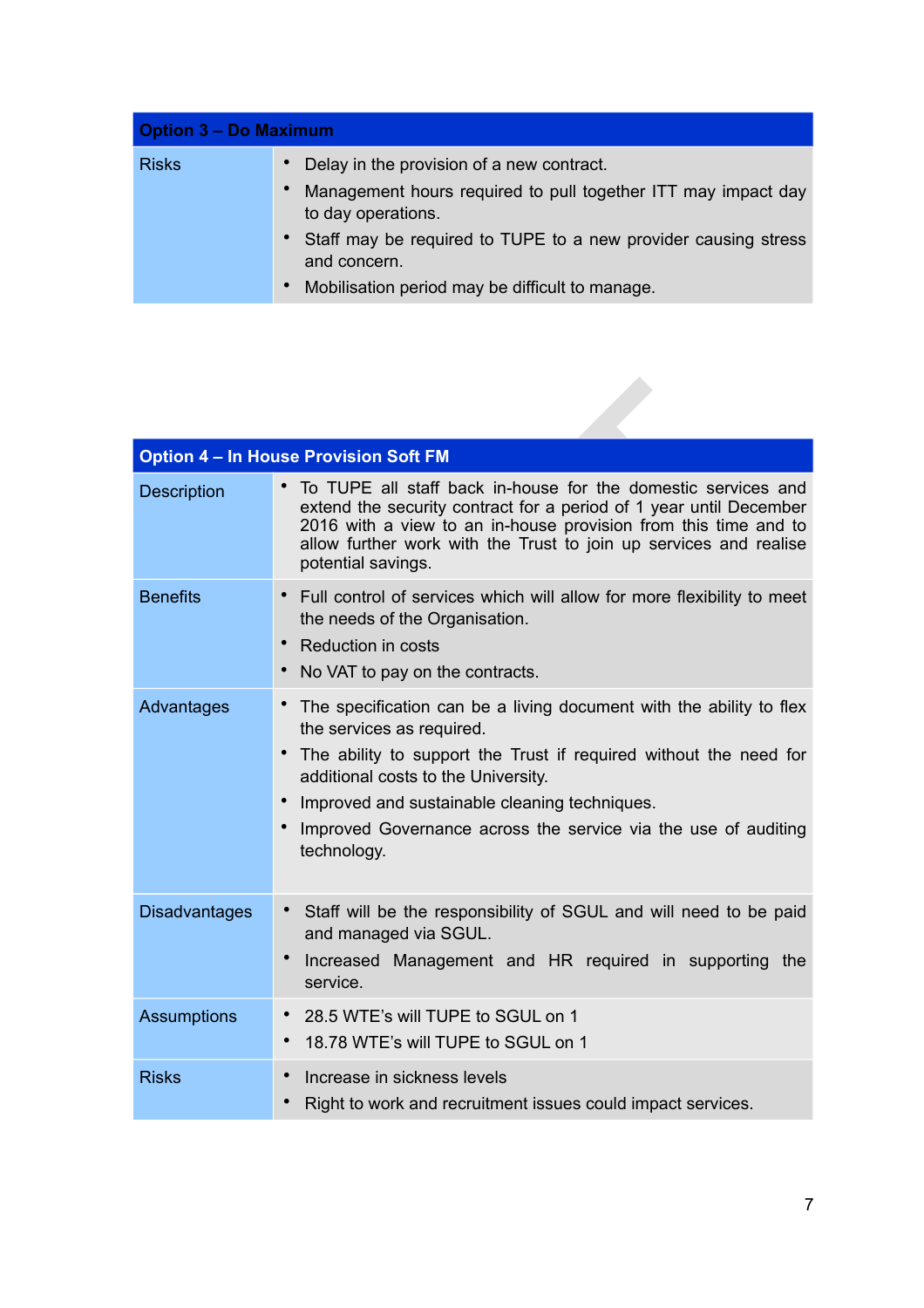#### **3.2. RATIONALE FOR SELECTION OF PROPOSED OPTION**

alized on 6% sickness rate and 32 days annual leave with all staff tasted on 6% sickness rate and 32 days annual leave with all staff tastify pension scheme; however it is assumed that not all staff will take potion and no The rationale for the proposed option is based on having full control and governance of the staff and services of the Facilities department. This proposal will allow the organisation to make a financial saving based on 20% VAT less 1% claimed back by the organisation which under the current contract price is likely to be a saving in the region of £205k per annum. Under the terms of a new contract with full parity of terms and conditions this is likely to be more in the region of £410k per annum as any new contract procured on the basis of parity would invariably be significantly more costly to the organisation than the current contracts. The financial savings from bringing the service in house are directly in line with the organisations cost improvement programs. These figures are based on 6% sickness rate and 32 days annual leave with all staff taking up the university pension scheme; however it is assumed that not all staff will take up the pension option and not all sickness and annual leave will be covered so there is a potential that savings may well exceed this level.

The University will be sending a clear message to its staff that they are valued and that the market testing exercise is not primarily an attempt to gain financial savings.

Bringing services back in-house not only provides local jobs for local people due to the nature of the soft services provided, but also is known to deliver greater flexibility at a local level.

#### **The preferred Option is Option 4.**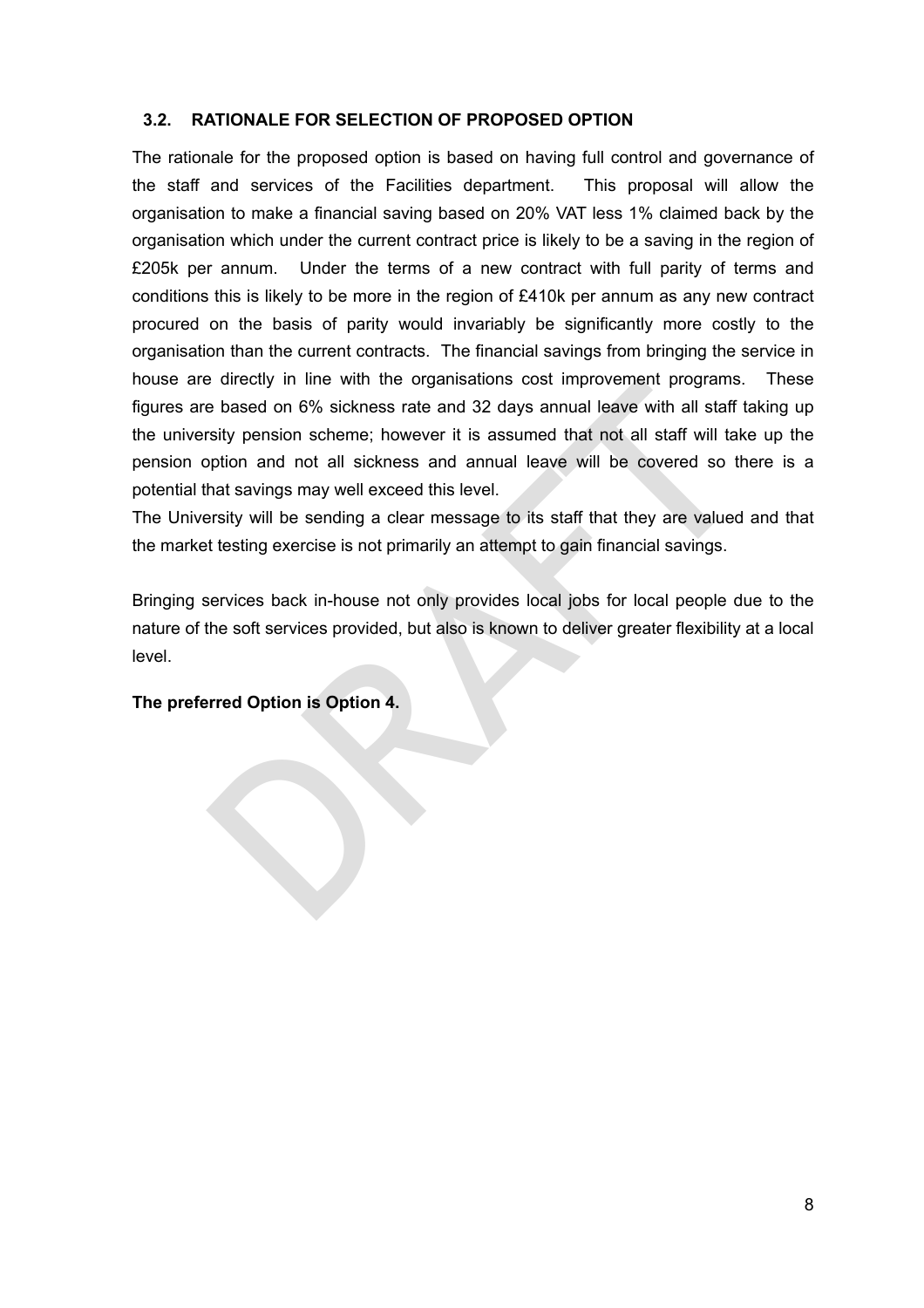# *4. COSTS AND BENEFIT ASSESSMENT*

# **4.1. IM&T REQUIREMENTS**

| <b>Item</b>     | <b>No</b>        | <b>Comments</b>                                    |
|-----------------|------------------|----------------------------------------------------|
| Data outlets    | $\mathbf{0}$     |                                                    |
| Application     | $\mathbf 0$      |                                                    |
| Phone           | 1                | <b>Required for additional B7 £260 +VAT</b>        |
| <b>PC</b>       | 1                | Required for additional B7 £781.86 +<br><b>VAT</b> |
| <b>Printers</b> | $\boldsymbol{0}$ |                                                    |

# **4.2. CAPITAL COSTS**

| <b>PC</b>                    | 1                         | <b>VAT</b> | Required for additional B7 £781.86 + |
|------------------------------|---------------------------|------------|--------------------------------------|
| <b>Printers</b>              | $\mathbf 0$               |            |                                      |
| <b>CAPITAL COSTS</b><br>4.2. |                           |            |                                      |
| <b>Item</b>                  | <b>As-is Cost (£) 000</b> |            | <b>To-be Cost (£) 000</b>            |
| Clock card system            | $\mathbf 0$               |            | 10                                   |
| IT & Telecoms hardware       | $\mathbf 0$               |            | $5\phantom{1}$                       |
| <b>C4C Auditing system</b>   | $\mathbf 0$               |            | 10                                   |
| Equipment                    | $\mathbf{0}$              |            | 73                                   |
| <b>Uniforms</b>              | $\mathbf 0$               |            | 15                                   |
| Contingency                  | $\mathbf 0$               |            | 10                                   |
| <b>Total (Exc VAT)</b>       | $\mathbf{0}$              |            | 123                                  |
| Chargeable VAT               | $\mathbf 0$               |            | 25                                   |
| <b>Budget Cost - TOTAL</b>   | $\mathbf 0$               |            | 148                                  |

# **Depreciation/Capital charges**

(to be completed/advised by Capital Management Accountant)

# **4.2.1. Recurring costs**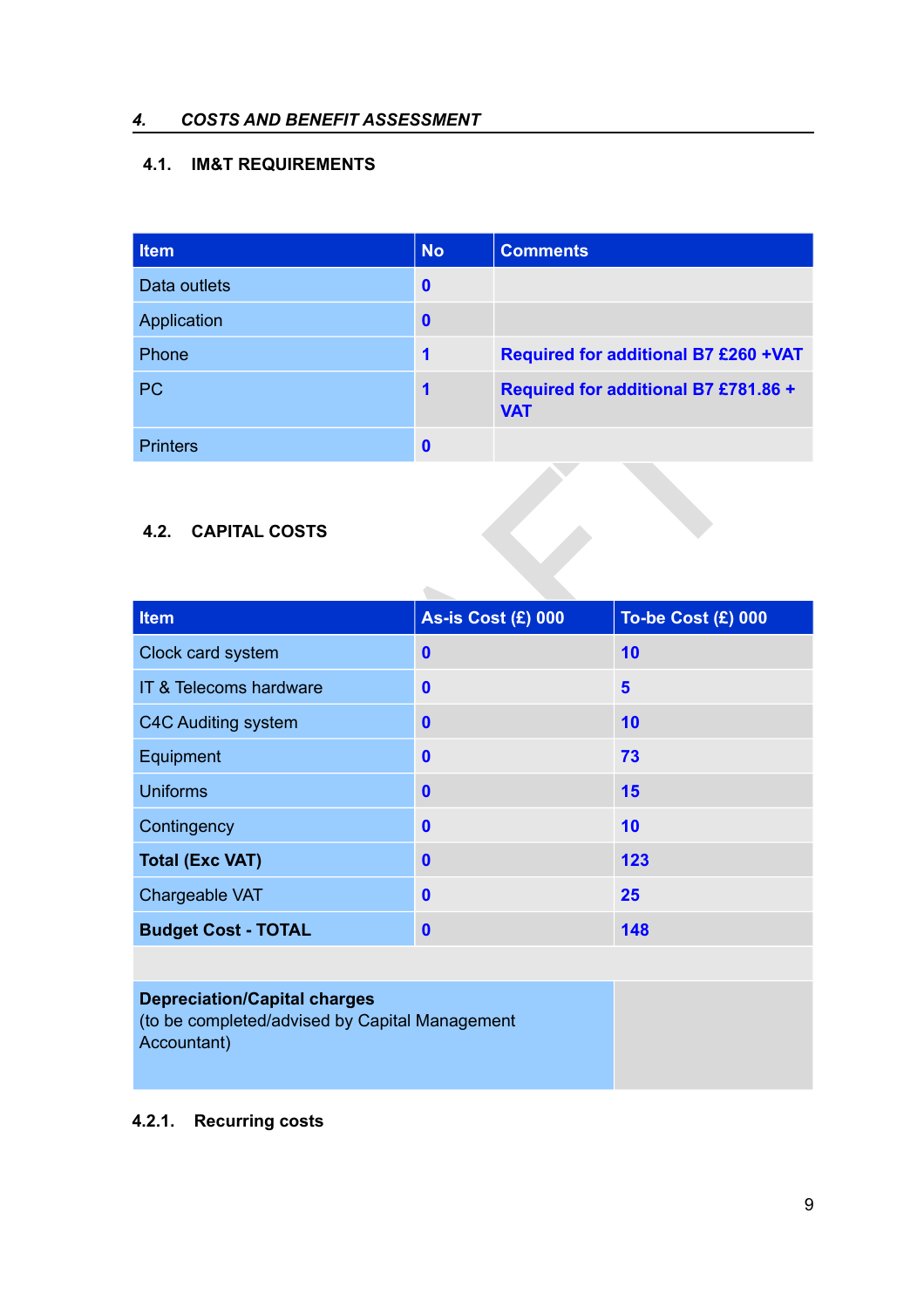| <b>Item</b>                                                  | As-is Cost $(E)$ 000 | To-be Cost (£) 000 |
|--------------------------------------------------------------|----------------------|--------------------|
| Staffing                                                     | $\boldsymbol{0}$     | 791                |
| Domestic Services (Inc. pest<br>control and window cleaning) | 808                  | 39                 |
| <b>Waste Disposal</b>                                        | 45                   | 30                 |
| Site Security (Main Campus /<br>Horton Halls, ex. Library)   | 446                  | 395                |
| Annual Saving in recurring costs                             | $\mathbf 0$          | 44                 |
| Other (Please Specify)                                       | $\mathbf 0$          | $\boldsymbol{0}$   |
| Chargeable VAT                                               | 246                  | 13                 |
| <b>TOTAL</b>                                                 | 1545                 | 1268               |

# **4.3. PAYBACK PERIOD**

#### **4.4. FINANCIAL SUMMARY**

| Other (Please Specity)                                                                                                                                                         |                          | 0            |                          | 0                      |              |                          |                          |                             |
|--------------------------------------------------------------------------------------------------------------------------------------------------------------------------------|--------------------------|--------------|--------------------------|------------------------|--------------|--------------------------|--------------------------|-----------------------------|
| Chargeable VAT                                                                                                                                                                 |                          | 246          |                          | 13                     |              |                          |                          |                             |
| <b>TOTAL</b>                                                                                                                                                                   |                          |              | 1545                     |                        |              | 1268                     |                          |                             |
| 4.3.<br><b>PAYBACK PERIOD</b>                                                                                                                                                  |                          |              |                          |                        |              |                          |                          |                             |
| Based on year 1 savings of £183k the payback period would be 10 months                                                                                                         |                          |              |                          |                        |              |                          |                          |                             |
| It is anticipated that financial benefits of circa £160k per annum will be realised from April<br>2016 onwards, £200K from November 2016 and £250k from December 2016 onwards. |                          |              |                          |                        |              |                          |                          |                             |
| Over a period of 7 years realising financial benefits of circa £1.5m.                                                                                                          |                          |              |                          |                        |              |                          |                          |                             |
| <b>FINANCIAL SUMMARY</b><br>4.4.                                                                                                                                               |                          |              |                          |                        |              |                          |                          |                             |
|                                                                                                                                                                                |                          |              |                          |                        |              |                          |                          |                             |
|                                                                                                                                                                                |                          |              |                          |                        |              |                          |                          |                             |
| <b>Project/Item Cost</b><br>in £000s per year                                                                                                                                  | 2016/1<br>$\overline{7}$ | 2017/1<br>8  | 2018/1<br>9 <sup>°</sup> | 2019/2<br>$\mathbf{0}$ | 2020/2<br>1  | 2021/2<br>2 <sup>1</sup> | 2022/2<br>3 <sup>2</sup> | <b>Cumulativ</b><br>e Total |
| <b>Financial benefits</b><br>(assuming a 7 year<br>contract)                                                                                                                   | 183                      | 250          | 250                      | 250                    | 250          | 250                      | 250                      | 1.68m                       |
| <b>Capital Start-up</b><br><b>Costs</b>                                                                                                                                        | 123                      | $\mathbf{0}$ | $\mathbf{0}$             | $\mathbf{0}$           | $\mathbf{0}$ | $\mathbf{0}$             | $\mathbf{0}$             | <b>123k</b>                 |
| <b>Revenue Start-up</b><br>Costs                                                                                                                                               | 25                       | $\mathbf{0}$ | $\mathbf{0}$             | $\mathbf{0}$           | $\mathbf{0}$ | $\mathbf{0}$             | $\mathbf{0}$             | 25k                         |

#### **4.5. FUNDING PROVISION**

This program will be funded from existing budgets.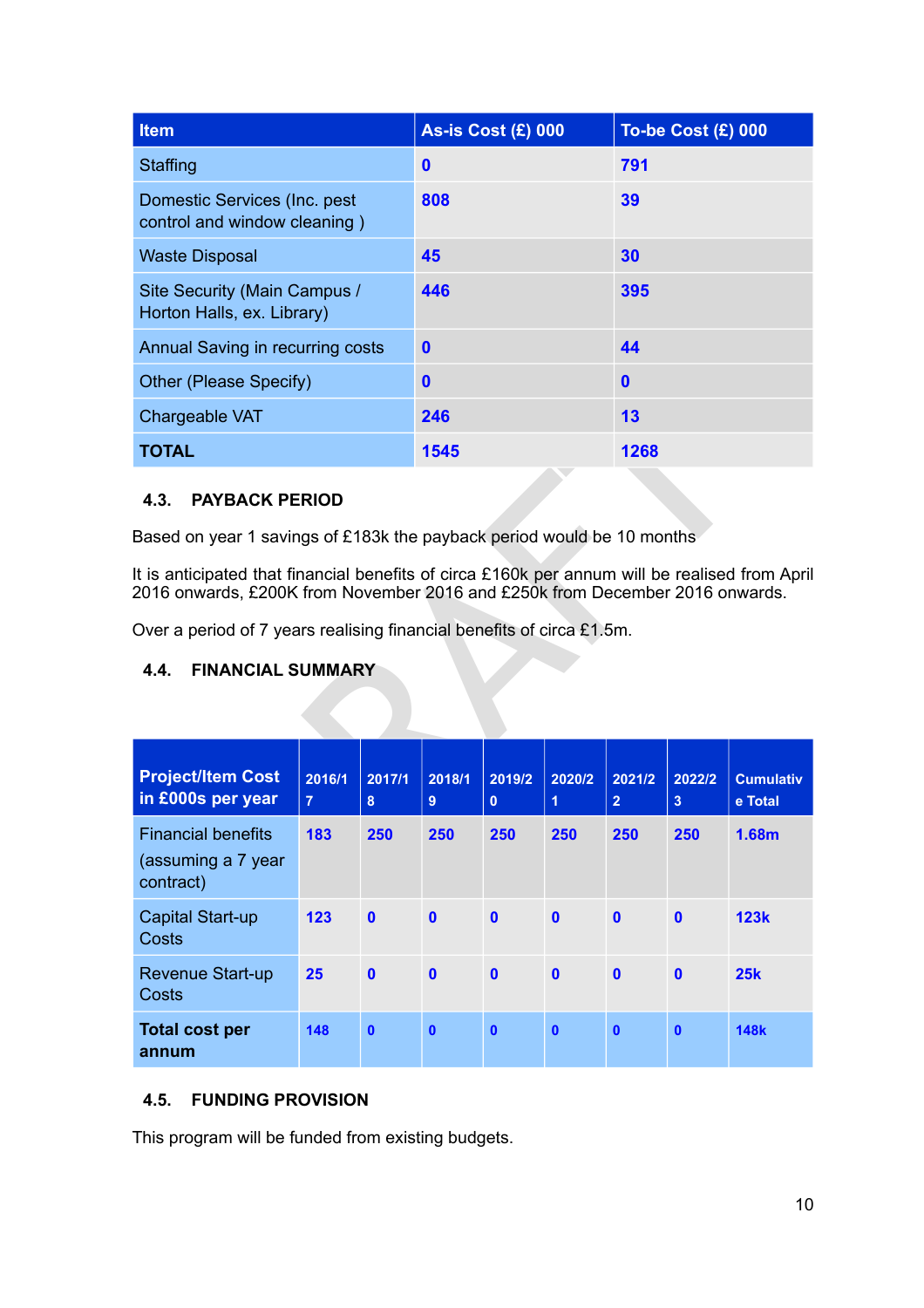#### *5. OUTLINE PROGRAMME DEFINITION*

#### • **Can this programme be achieved within SGUL's current capability and capacity?**

There is now sufficient expertise within the department to allow an in-house service to be successful and deliver the intended outcomes. There will however be the requirement for an additional band 7 in the management structure to allow for the additional staff management responsibilities and the job descriptions of the existing management team will be re-written to reflect changes in roles.

ximately 15/20 hours per week at a band 6 advisor level. Costs for this wire strately £22k plus on costs per annum.<br>We strately £22k plus on costs per annum.<br>We see the comparation of the control of the current budgets<br>wit The will be an additional HR resource required to reflect the increase in staff numbers to the organisation and it is assumed that this would be on a part time basis of approximately 15/20 hours per week at a band 6 advisor level. Costs for this would be approximately £22k plus on costs per annum.

The revenue costs for this program will be reduced from the current budgets which is in line with the organisations cost improvement program.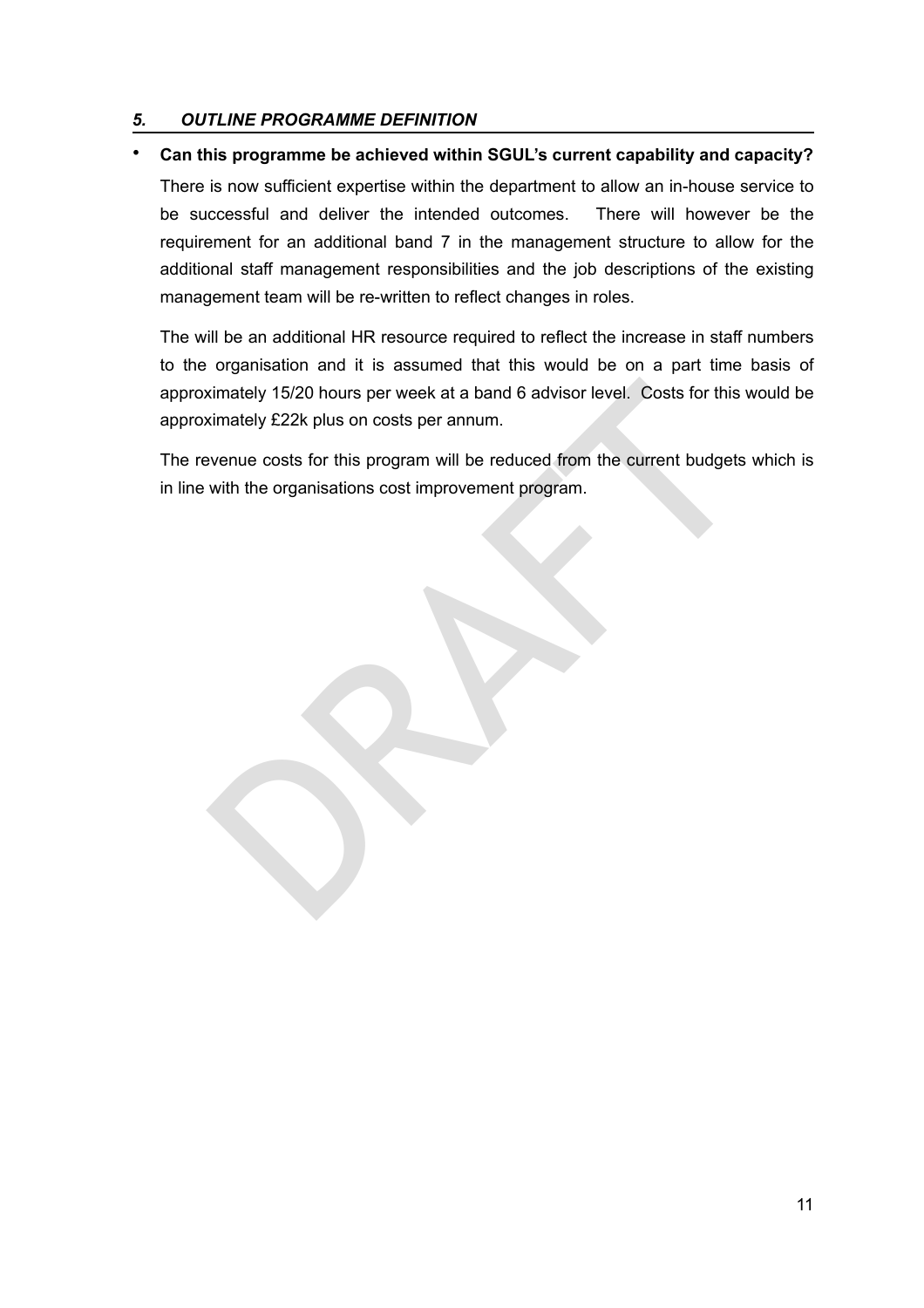# **5.1. KEY MILESTONES**

Detailed below is the draft project plan for this exercise. Progress will be monitored during the weekly project meetings

| <b>Task</b>                                                                                                                              | <b>Timetable</b>              |
|------------------------------------------------------------------------------------------------------------------------------------------|-------------------------------|
| Approval of Business Case by SMC                                                                                                         | December 2015                 |
| Commence mobilisation of contract                                                                                                        | December 2015                 |
| Inform Ocean of the intention to bring the service in-house                                                                              | 7th December 2015             |
| Communication                                                                                                                            |                               |
| Develop a schedule of weekly project meetings; a variety<br>of stakeholders will be involved                                             | 7 <sup>th</sup> December 2015 |
| Produce a weekly mobilisation report                                                                                                     | 14 <sup>th</sup>              |
| Develop an audit process for each site, using the C4C<br>auditing tool                                                                   | 7th March 2016                |
| Develop a monthly report format (?)                                                                                                      | 7 <sup>th</sup> March 2016    |
| Develop a communication plan to inform all SGUL users<br>of the change of service provision (newsletters, posters<br>etc.)               | 7 <sup>th</sup> March 2016    |
| <b>TUPE</b>                                                                                                                              |                               |
| Request staffing information and terms and conditions<br>from Ocean, and review                                                          | 7 <sup>th</sup> December 2015 |
| Agree a communication plan with Ocean                                                                                                    | 14 <sup>th</sup>              |
| Refer to statutory requirement for service user<br>consultation                                                                          | 16 <sup>th</sup>              |
| Inform the relevant Unions of the decision to bring the<br>service in-house; allow them to be involved in all<br>necessary consultations | 16 <sup>th</sup>              |
| Announce to staff the intention to bring the service in-<br>house                                                                        | 11 <sup>th</sup>              |
| Review all job descriptions, consulting with HR on the<br>process                                                                        | 11 <sup>th</sup>              |
| Consider if additional recruitment may be required                                                                                       | 18 <sup>th</sup>              |
| Conduct first staff presentations with TUPE packs                                                                                        | 7 <sup>th</sup> March 2016    |
| Clarification of individual terms and conditions                                                                                         | 7 <sup>th</sup> March 2016    |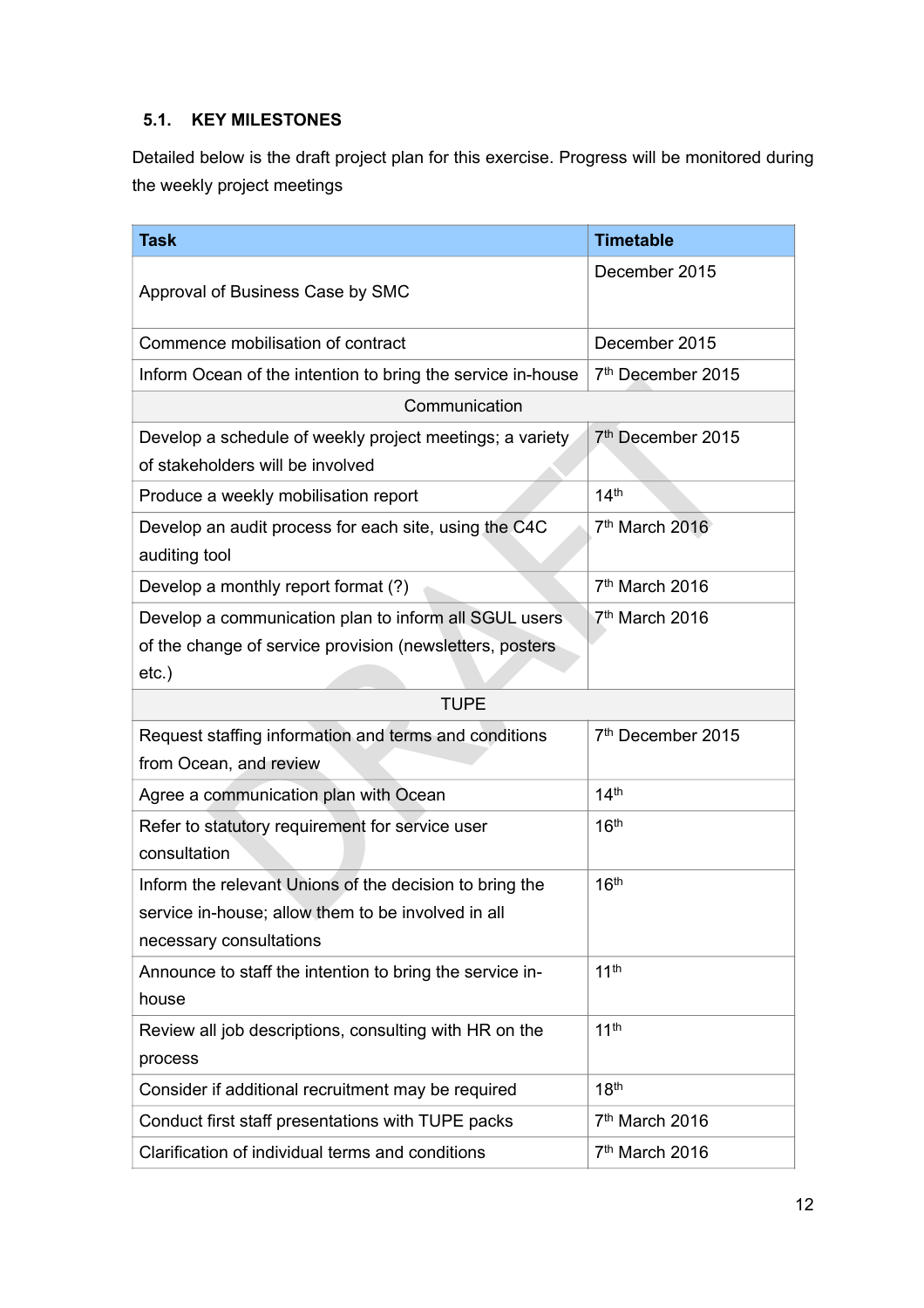| Confirm TUPE transfer in writing                                                                                                            | 7th March 2016                |  |  |
|---------------------------------------------------------------------------------------------------------------------------------------------|-------------------------------|--|--|
| Conduct one to one meetings with staff                                                                                                      | 10 <sup>th</sup>              |  |  |
| Conduct staff security vetting (if not already completed)                                                                                   | 10 <sup>th</sup>              |  |  |
| Issue staff contracts                                                                                                                       | 14 <sup>th</sup>              |  |  |
| Issue induction packs including PPE, uniform and related<br>paperwork.                                                                      | 14 <sup>th</sup>              |  |  |
| Orders - Equipment/Uniform                                                                                                                  |                               |  |  |
| Establish what existing equipment can be utilised                                                                                           | 7 <sup>th</sup> December 2016 |  |  |
| Decide what new equipment requires purchasing (steam                                                                                        | 11 <sup>th</sup>              |  |  |
| cleaners, biometric clocking systems, auditing tablets)                                                                                     |                               |  |  |
| Obtain quotations for the purchase of the new equipment                                                                                     | 18 <sup>th</sup>              |  |  |
| Select the best product from the quotations obtained, and<br>place the order for delivery in February (allowing teams to<br>train in March) | 8 <sup>th</sup> February 2016 |  |  |
| Obtain measurements from all staff for new uniform, and<br>place order                                                                      | 8 <sup>th</sup> February 2016 |  |  |
| Take delivery of the uniform, and hold in storage at Main<br>Campus and Halls (book a room for storage of the uniform<br>at Main Campus)    | 14 <sup>th</sup>              |  |  |
| <b>Cleaning Specific</b>                                                                                                                    |                               |  |  |
| Develop rotas for all roles                                                                                                                 | 18 <sup>th</sup>              |  |  |
| Confirm agreement with any existing suppliers (pest<br>control, window cleaning, grounds or waste management)                               | 18 <sup>th</sup>              |  |  |
| Engage with new suppliers (pest control, window cleaning,<br>grounds or waste management)                                                   | 1st February 2016             |  |  |
| Develop site specific training manual                                                                                                       | 8 <sup>th</sup> February 2016 |  |  |
| Develop site manuals encompassing all areas of service                                                                                      | 8 <sup>th</sup> February 2016 |  |  |
| Order materials, as necessary                                                                                                               | 8 <sup>th</sup> February 2016 |  |  |
| Agree KPIs and SLAs and communicate these to all<br>stakeholders                                                                            | 15 <sup>th</sup>              |  |  |
| Induct existing staff into SGUL procedures and methods                                                                                      | 1 <sup>st</sup> March 2016    |  |  |
| Complete training needs analysis for all staff                                                                                              | 1 <sup>st</sup> March 2016    |  |  |
| Conduct risk assessments                                                                                                                    | 7 <sup>th</sup> March 2016    |  |  |
| <b>Start Date</b>                                                                                                                           |                               |  |  |
| In-House Service Commencement                                                                                                               | 1st April 2016                |  |  |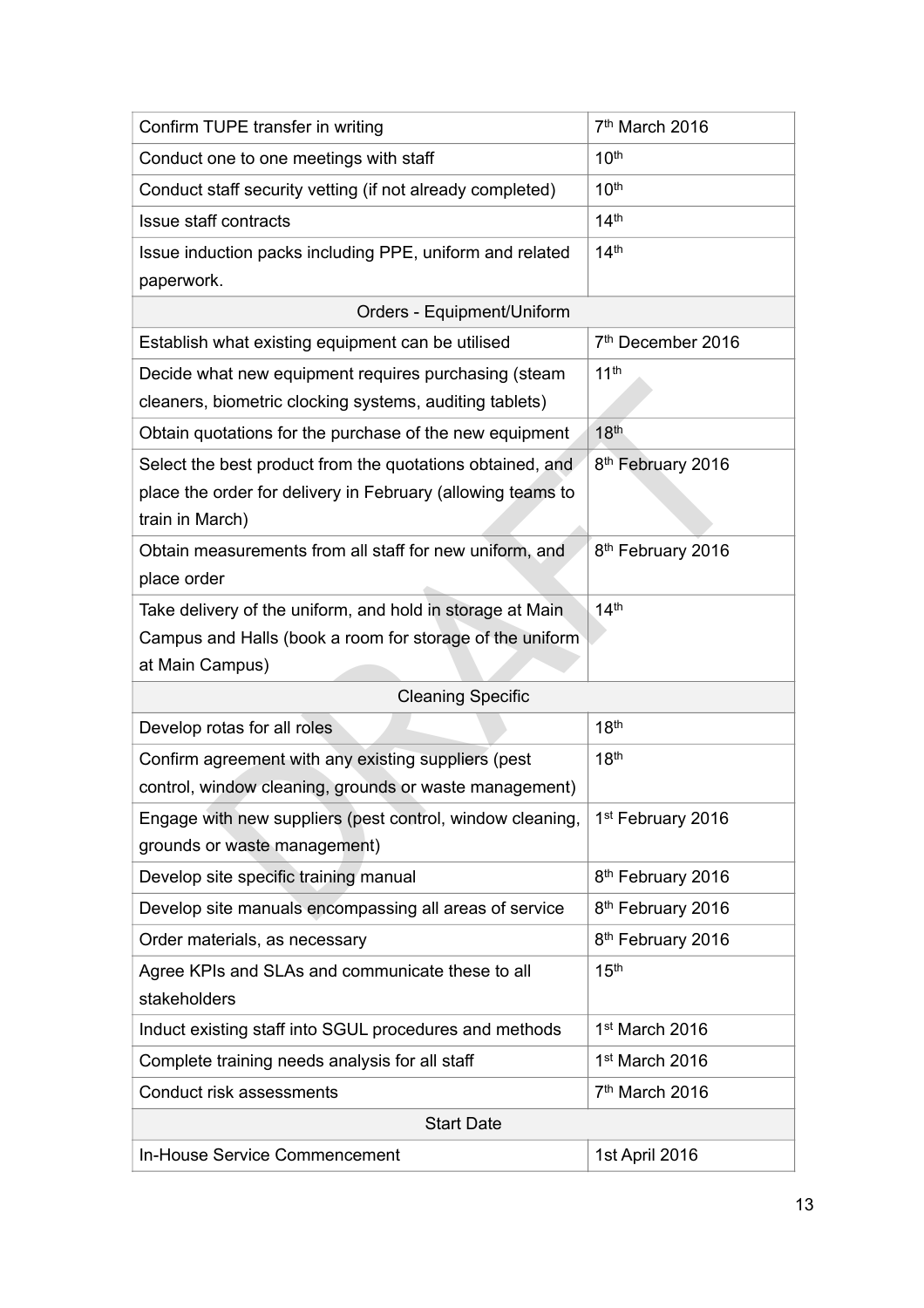# **5.2. DEPENDENCIES, ASSUMPTIONS AND KEY INTERFACES**

a) The provision of an in-house soft services team at a time of significant change across the University and requires the specification and service level agreements to be sufficiently flexible to allow the soft services provision to change to meet future service needs at no financial detriment to the University.

b) This section sets out some of the key risks associated with the proposed in-house provision strategy.

#### i) Staffing

TUPE exercises of any sort raise uncertainty and insecurity amongst staff, whether they are employed by the University or by contractors.

ercises of any sort raise uncertainty and insecurity amongst staff, whet<br>wed by the University or by contractors.<br>Cating consistently across different staff groups will require a decy and there is a risk that disenchanted Communicating consistently across different staff groups will require a degree of consistency and there is a risk that disenchanted staff may opt to leave in search of alternative, more secure employment. In turn, this may pose risks to service delivery and/ or increase costs through the increased use of temporary staffing.

With the proposed in-house service there will be a requirement for contracted staff to transfer across to the organisation. On the basis that the University adopts the preferred option, outlined above, it is estimated that 28.5 wte's Contracted staff will transfer across to the University in April 2016 with a further 18.78 wte's in December 2016.

As part of the next phase of the process, precise TUPE costs for these staff will need to be established.

| <b>RAG Rating</b> |                                                                                                                                                                   |
|-------------------|-------------------------------------------------------------------------------------------------------------------------------------------------------------------|
| Impact            | Uncertainty leads to staff leaving the University, may have impact<br>on service delivery resulting in deterioration in service as<br>perceived by service users. |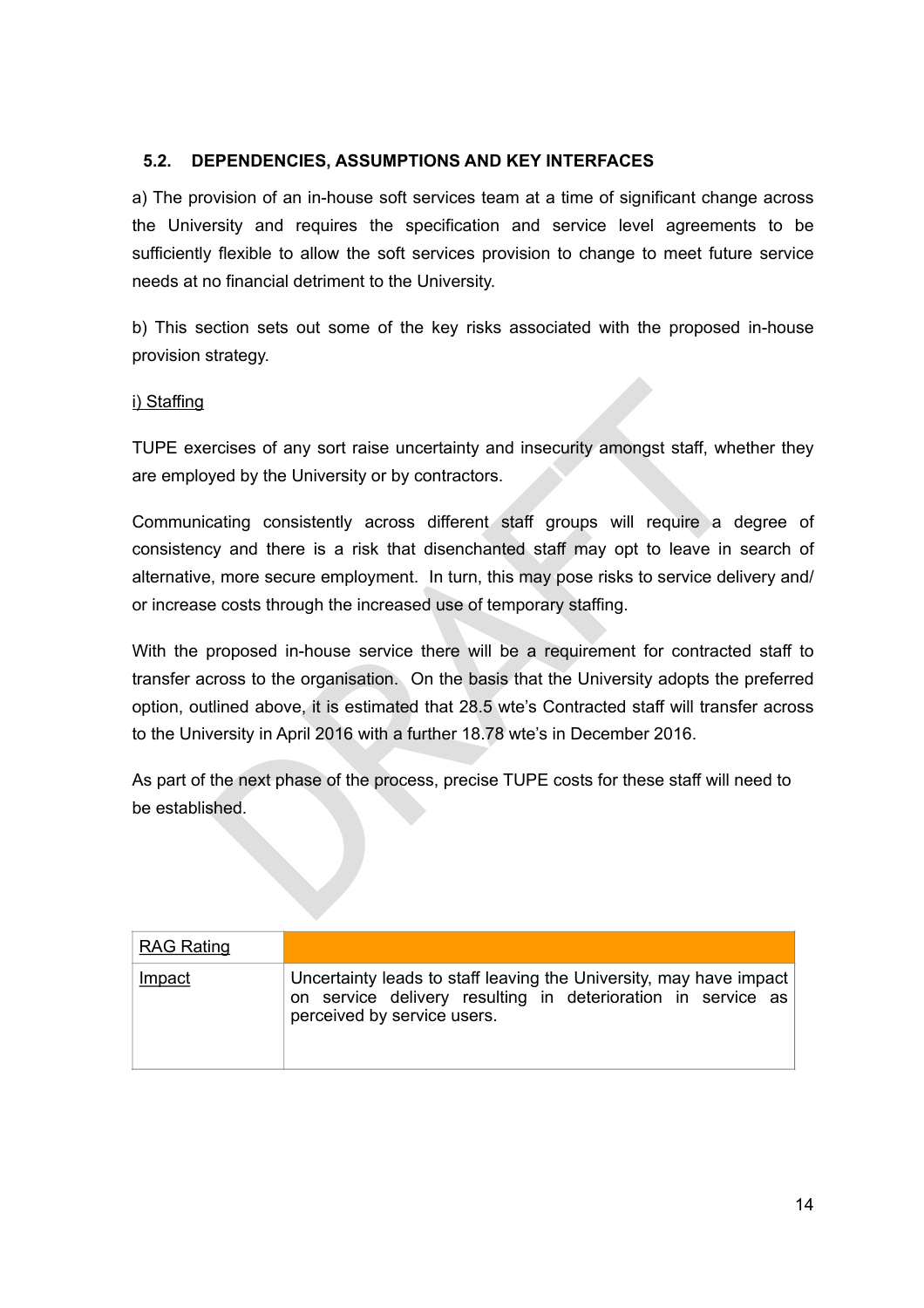| <b>Mitigation of Risk</b> | Proactive communication with staff through individual/small staff<br>group (translation meetings where required)/departmental<br>groups. Delivered through face to face meetings and via written<br>briefings. |
|---------------------------|----------------------------------------------------------------------------------------------------------------------------------------------------------------------------------------------------------------|
|                           | Through regular and transparent communications with the<br>recognised partnership Trade Unions.                                                                                                                |
|                           | Fall back – use of agency staff to support full time staff                                                                                                                                                     |
|                           | Continual engagement with service users via Service User<br>Forums/ Senior management attendance at SMTs/Cleanliness<br>monitoring                                                                             |
|                           | Requires more stringent contract monitoring to ensure KPIs are<br>adhered to by existing contractors during tendering phase                                                                                    |
|                           |                                                                                                                                                                                                                |

#### ii) Services

Requires more stringent contract monitoring to ensure KPIs<br>adhered to by existing contractors during tendering phase<br>S<br>S<br>S<br>action of risk in relation to the provision of services will be in the six<br>start of in-house servic The key period of risk in relation to the provision of services will be in the six months following start of in-house service (or possibly earlier, if an existing contractor is not monitored carefully). With no commercial incentive, there is a risk that the current service providers may not be motivated to provide the highest levels of service. Whilst the authors of this report in no way wish to impugn the professionalism of any of the current service providers, there is the risk that an contractors may divert resources to other more commercially viable contracts.

Similarly, during the service mobilisation/handover period and during the first few months of the new arrangement, there is a risk that some services may be disjointed or disrupted as the department gets to grips with the service requirements and the resources that it has inherited.

An in-house service is very likely to instigate a number of Service changes, as dictated by the service specification. Changes to the way in which services are provided always bring a risk of service disruption and the potential for alienating service users. However, all of the proposed in-house management team are very skilled in the implementation of change and therefore this risk should be considered relatively minor.

| <b>RAG Rating</b> |                                                                                                    |
|-------------------|----------------------------------------------------------------------------------------------------|
| Impact            | Impact on service delivery resulting in deterioration in service as<br>perceived by service users. |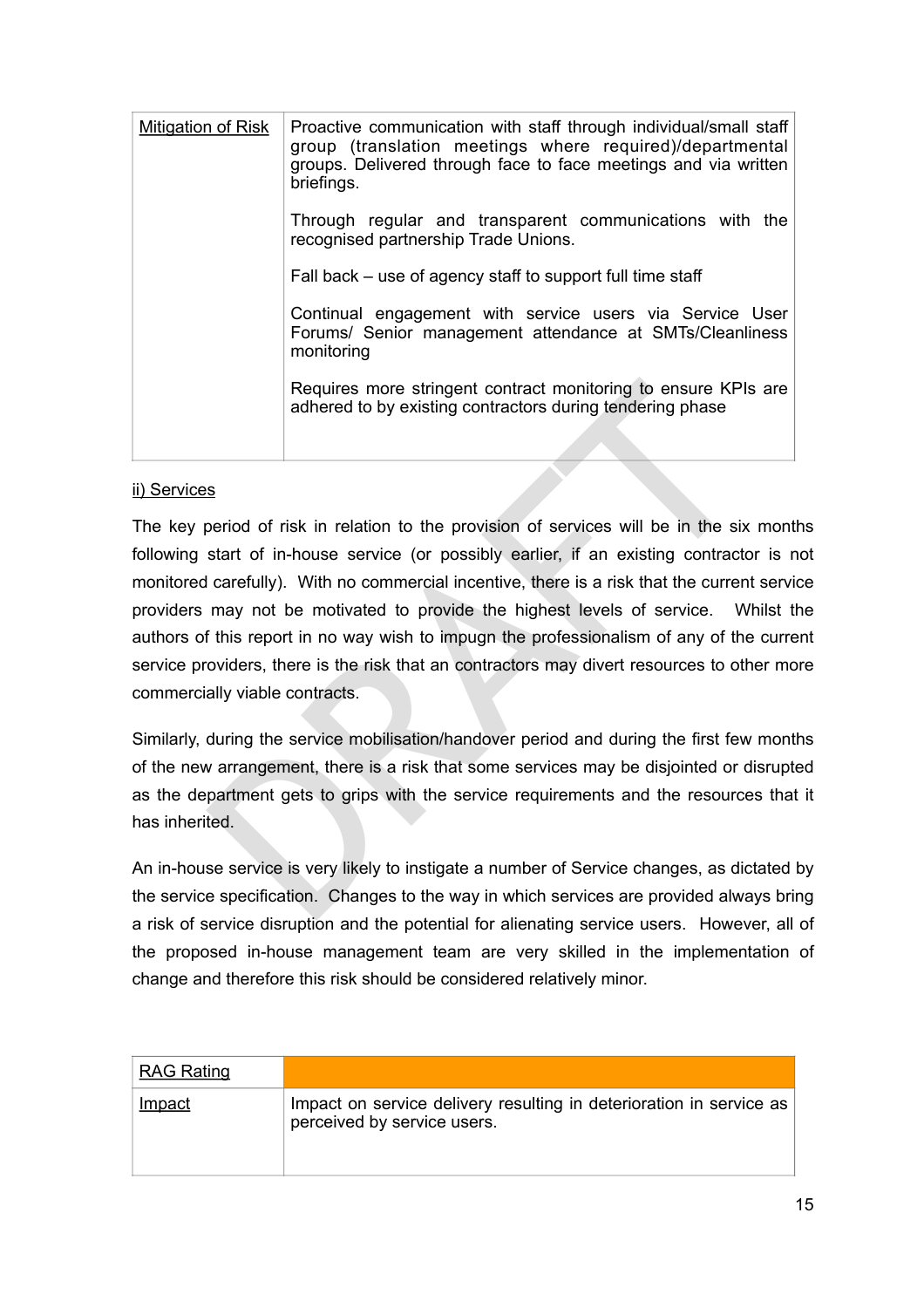| <b>Mitigation of Risk</b> | Requires more stringent contract monitoring to ensure KPIs are<br>adhered to by existing contractors during the transition period.                                                                                                                                     |
|---------------------------|------------------------------------------------------------------------------------------------------------------------------------------------------------------------------------------------------------------------------------------------------------------------|
|                           | Robust project planning between the department and outgoing<br>contractors and University ensuring communication with all<br>affected staff. Risk Register established as part of Programme<br>Management of process and reviewed monthly by Programme<br><b>Board</b> |
|                           | Effective communication with University staff where any changes<br>in service delivery is planned as part of the new specification.                                                                                                                                    |
|                           | Identified leads from University E & F/Procurement Project<br>management /Outgoing contractor and SU.                                                                                                                                                                  |
|                           | As part of risk management of project - current contract<br>monitoring will be reported via Programme Board in addition to<br>current meeting structures                                                                                                               |

#### iii) Organisational Capacity

As part of risk management of project – current comonitoring will be reported via Programme Board in additional Capacity<br>current meeting structures<br>sational Capacity<br>may the development of an in-house service requires the Undertaking the development of an in-house service requires the deployment of significant resources to manage the process, develop service specifications, develop job descriptions and ensure that the service is underwritten with robust policies and procedures etc. The University's FM team will need to ensure that they have sufficient time available to adequately resource this type of exercise. As services still need to be provided and corporate governance arrangements still need to be maintained throughout the developmental period, there is a risk that the timescales for the exercise may become extended/delayed or existing services fail to receive sufficient management attention.

| <b>RAG Rating</b> |                                                                                                    |
|-------------------|----------------------------------------------------------------------------------------------------|
| Impact            | Impact on service delivery resulting in deterioration in service as<br>perceived by service users. |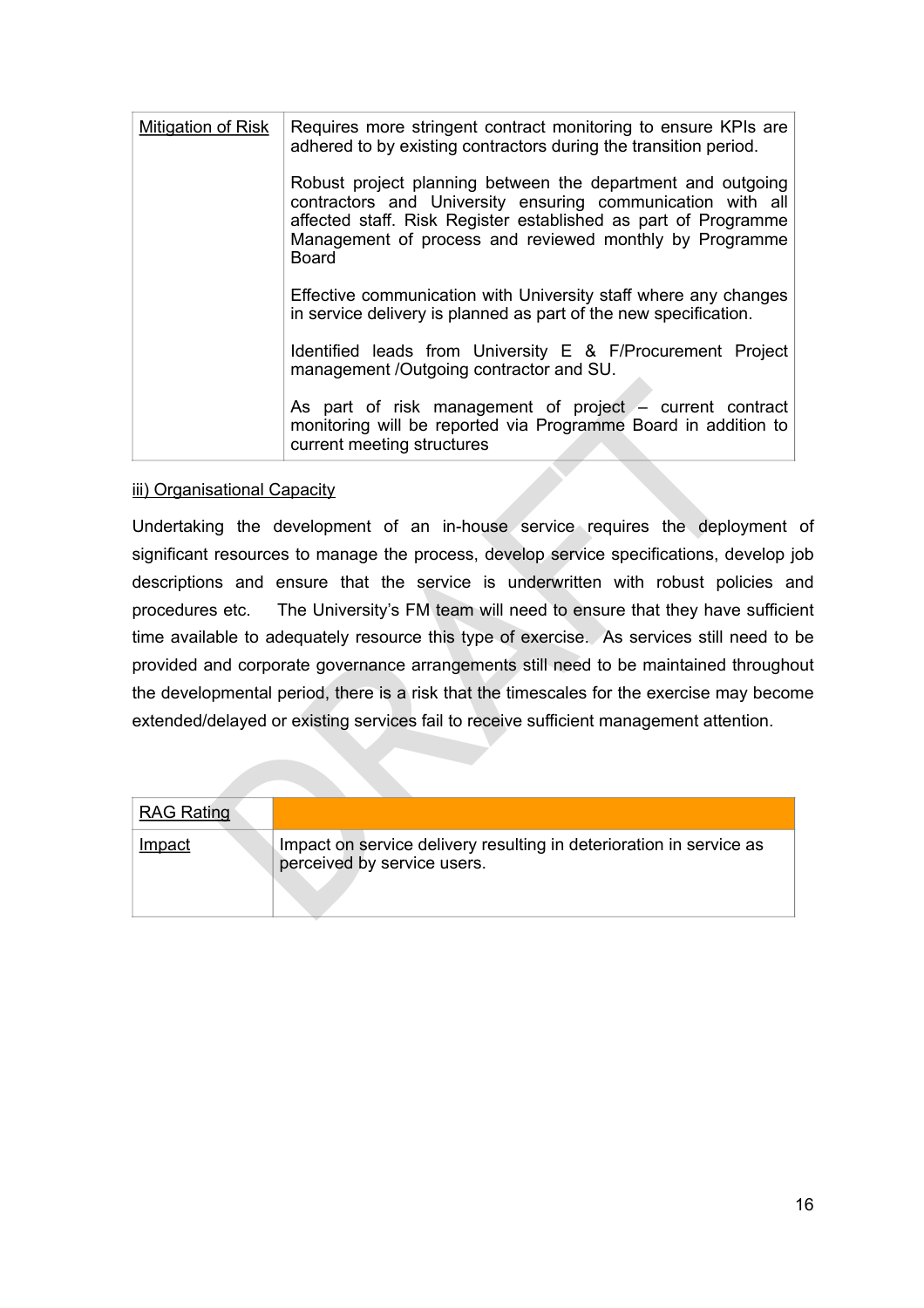| Mitigation of<br><b>Risk</b> | Requires more stringent contract monitoring to ensure KPIs are<br>adhered to by existing contractors during developmental phase.                         |
|------------------------------|----------------------------------------------------------------------------------------------------------------------------------------------------------|
|                              | Robust project planning between in-house team and outgoing<br>contractor ensuring communication with all affected staff                                  |
|                              | Risk Register established as part of Programme Management of<br>process and reviewed monthly by Programme Board                                          |
|                              | Effective communication with University staff where any changes in<br>service delivery is planned as part of the new specification.                      |
|                              | Identified leads from University E & F/Procurement Project<br>management /Outgoing contractor and SU.                                                    |
|                              | As part of risk management of project – current contract monitoring<br>will be reported via Programme Board in addition to current<br>meeting structures |

#### iv) Investment

|                           | As part of risk management of project - current contract monitoring<br>will be reported via Programme Board in addition to current<br>meeting structures |
|---------------------------|----------------------------------------------------------------------------------------------------------------------------------------------------------|
| iv) Investment            |                                                                                                                                                          |
|                           | There will be a requirement for investment in equipment and uniforms etc., which will nee                                                                |
|                           | to be factored into the set-up cost structure. The most likely solution to fund the majori                                                               |
|                           | of this is to bid for capital funds which would be recouped over the 1 <sup>st</sup> year's savings                                                      |
|                           | the new service. However, this in turn may restrain the University's other capital projects.                                                             |
|                           |                                                                                                                                                          |
|                           |                                                                                                                                                          |
| <b>RAG Rating</b>         |                                                                                                                                                          |
| Impact                    | Possible impact on service delivery resulting in deterioration in<br>service as perceived by service users if investment not made.                       |
|                           | Possible increase in revenue costs as equipment and services<br>may need to be leased.                                                                   |
|                           | Possible loss of reputation to the department and organisation.                                                                                          |
| <b>Mitigation of Risk</b> | Identified as a risk within Risk Register established as part of<br>Programme Management of process and reviewed monthly by<br>Programme Board.          |
|                           | Potential for University to seek invest to save funding or capital<br>resources to support any investment as alternative to increasing<br>revenue costs. |
|                           |                                                                                                                                                          |

v) Service Specification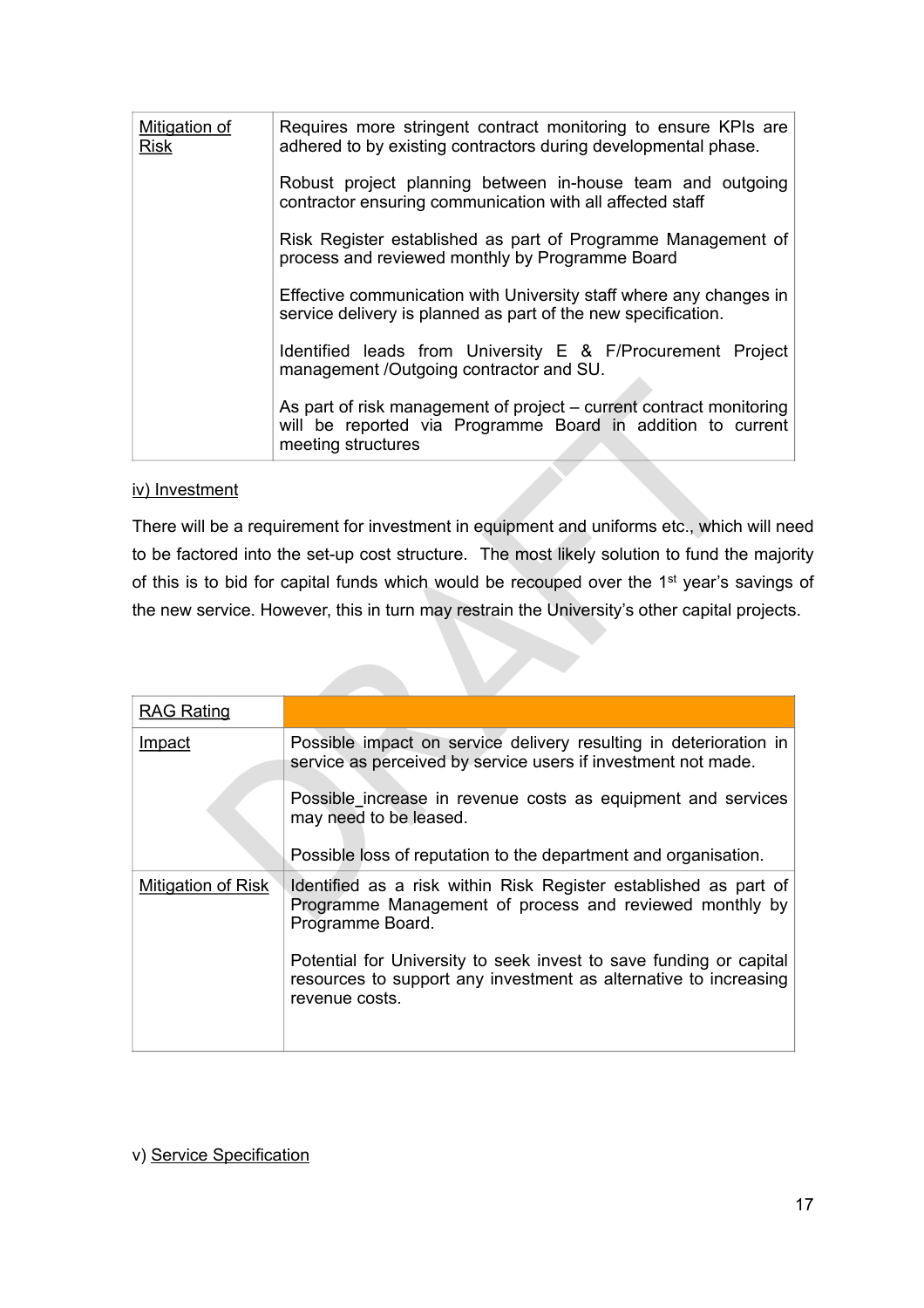The organisation needs to be mindful that standardisation against the lowest cost risks diminishing services and potentially effecting key services, whilst standardising against the highest performance standards risks increasing costs. In order to mitigate these risks, it is important that representatives from student and staff services are involved in the development of the service specification and that there is sign-up across the University to what is being asked of its In-house service.

| Raising service expectation of service users.                                                                                                                                                                          |
|------------------------------------------------------------------------------------------------------------------------------------------------------------------------------------------------------------------------|
| Level of revenue savings not realised due to increased expectations.                                                                                                                                                   |
| Effective service user and staff engagement ensures that key areas                                                                                                                                                     |
| of concern are reflected in service specification and joint working                                                                                                                                                    |
| between service users and $E \& F$ will ensure that wherever possible                                                                                                                                                  |
| support is given as a two way benefit.                                                                                                                                                                                 |
| Early workshops to set the framework those staff and service users<br>can expect from the tendering process.                                                                                                           |
| Confirmation from University Senior Management Council as to the<br>key objectives/outputs expected from this process which will assist<br>in managing expectation and measuring successful completion of<br>exercisé. |
|                                                                                                                                                                                                                        |
|                                                                                                                                                                                                                        |

# **6.3 PROJECT ROLES AND RESPONSIBILITIES**

| <b>Role</b>              | <b>Name</b>                                      |
|--------------------------|--------------------------------------------------|
| <b>Authorising Body</b>  | St George's University Senior Management Council |
| <b>Executive Sponsor</b> | Eric Munro                                       |